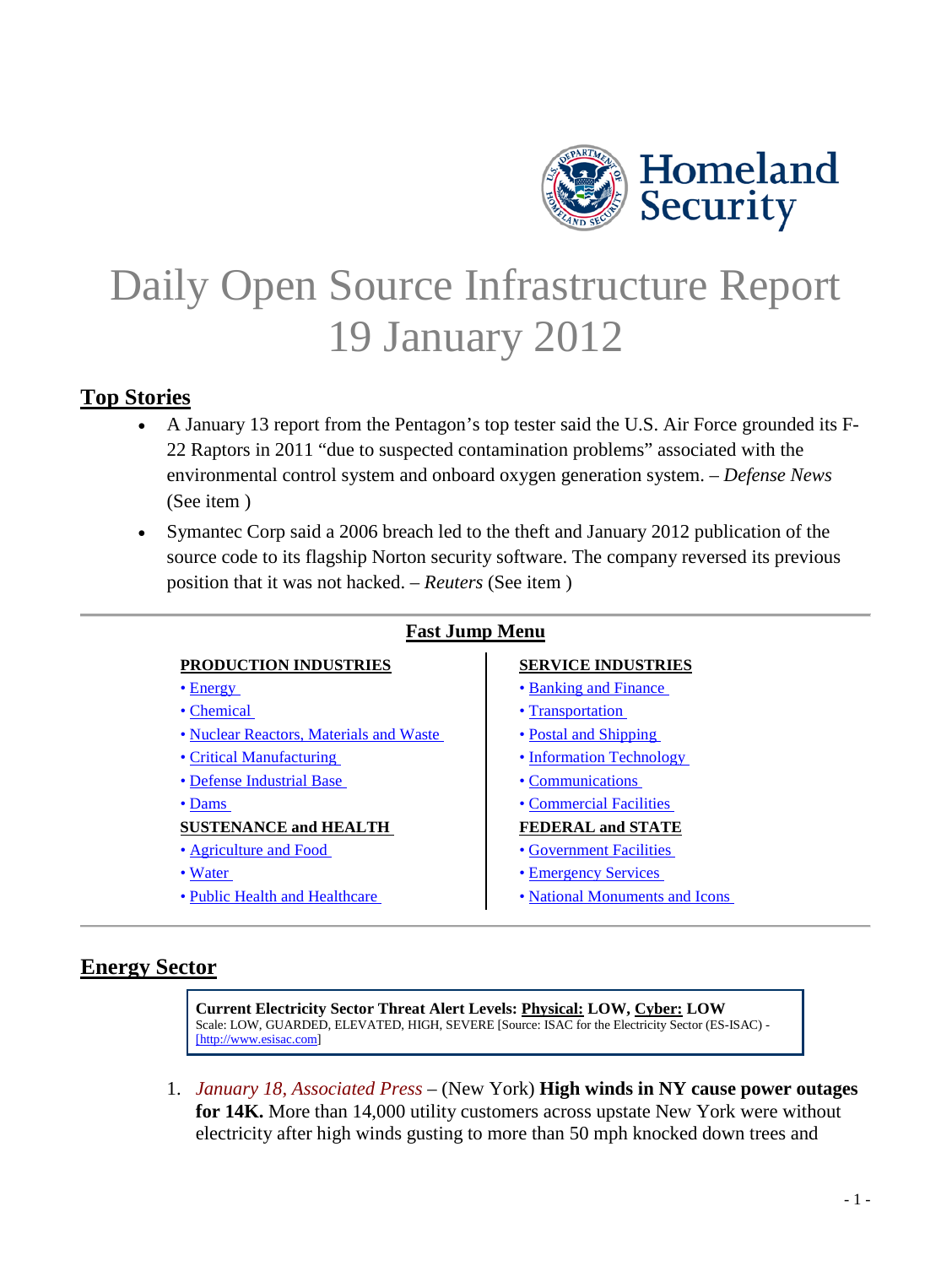power lines. National Grid reported the most outages January 18, with 9,400 customers without power. About 1,800 of the outages were reported in Chautauqua County in the state's southwest corner, with another 1,200 each in Lewis and Onondaga counties in central New York. Another 3,400 customers of Rochester Gas & Electric were without power, most of them in the Rochester area where 6,000 were without electricity earlier in the morning.

Source:<http://online.wsj.com/article/AP5571f22bff9743bea2eadf1992b8c890.html>

- 2. *January 18, Associated Press* (Oregon) **Portland, Ore., power outages as snow turns to rain.** Approximately 30,000 Oregon households in the Portland metro area were without power because of power lines knocked down by a winter storm that moved in January 18. The storm brought some snow, but it changed to rain and the snow quickly began melting, leaving a slushy mix on the roads, cars and trees. Portland General Electric said the customers without power were mainly in Gresham, Oregon City and western Portland. The utility was working to restore service. Source: [http://www.wtnh.com/dpps/weather/us\\_wx\\_news/portland-ore-power-outages](http://www.wtnh.com/dpps/weather/us_wx_news/portland-ore-power-outages-as-snow-turns-to-rain-nt12-jgr_4043310)[as-snow-turns-to-rain-nt12-jgr\\_4043310](http://www.wtnh.com/dpps/weather/us_wx_news/portland-ore-power-outages-as-snow-turns-to-rain-nt12-jgr_4043310)
- <span id="page-1-0"></span>3. *January 17, Kitsap Sun* – (Washington) **EPA fines Navy for problem in monitoring underground fuel tanks.** The U.S. Environmental Protection Agency (EPA) fined the U.S. Navy \$161,000 for failing to properly monitor pipes and underground fuel storage tanks for leaks at Naval Base Kitsap-Bangor in Washington, the Kitsap Sun reported January 17. The tanks are supposed to be checked every month. The EPA inspects facilities with underground tanks every 3 years. Bangor was checked in March 2010. It has 53 underground tanks on the base for storing diesel, used oil, and gas, ranging from 170 gallons to 45,000 gallons. EPA inspectors found 37 violations, including failure to properly monitor the tanks and pipes for leaks, failure to have the proper leak-detection equipment installed for the pipes, and failure to provide an adequate alarm system to prevent delivery drivers from overfilling the tanks. The Navy had the right equipment at most of the sites, it just did not monitor it. The service corrected the violations and agreed to provide EPA with documentation showing it is in compliance with proper monitoring.

Source: [http://www.kitsapsun.com/news/2012/jan/17/epa-fines-navy-for-problem-in](http://www.kitsapsun.com/news/2012/jan/17/epa-fines-navy-for-problem-in-monitoring-fuel/)[monitoring-fuel/](http://www.kitsapsun.com/news/2012/jan/17/epa-fines-navy-for-problem-in-monitoring-fuel/)

4. *January 14, Reuters* – (International) **Mexico pipeline oil spill may take month to clean.** Two weeks after a pipeline leak in coastal Mexico sent oil gushing into a river, state oil monopoly Pemex has recovered about two-thirds of the spilled crude, but the full clean-up could take another month. Mexico's environmental protection agency, Profepa, is supervising containment of the 1,500-barrel spill that killed fish, injured wildlife and left greasy slicks in the Coatzacoalcos river. Pemex blamed the December 31 leak in Veracruz state on vandalism. Fuel thieves routinely tap into Mexico's network of pipelines to steal oil and gas for sale on the black market, often causing small spills. The company has contracted 140 workers to clean up the mess, which it said was mostly contained in a lagoon near the affected valve. Source: [http://www.reuters.com/article/2012/01/14/us-mexico-oil](http://www.reuters.com/article/2012/01/14/us-mexico-oil-idUSTRE80D0KY20120114)[idUSTRE80D0KY20120114](http://www.reuters.com/article/2012/01/14/us-mexico-oil-idUSTRE80D0KY20120114)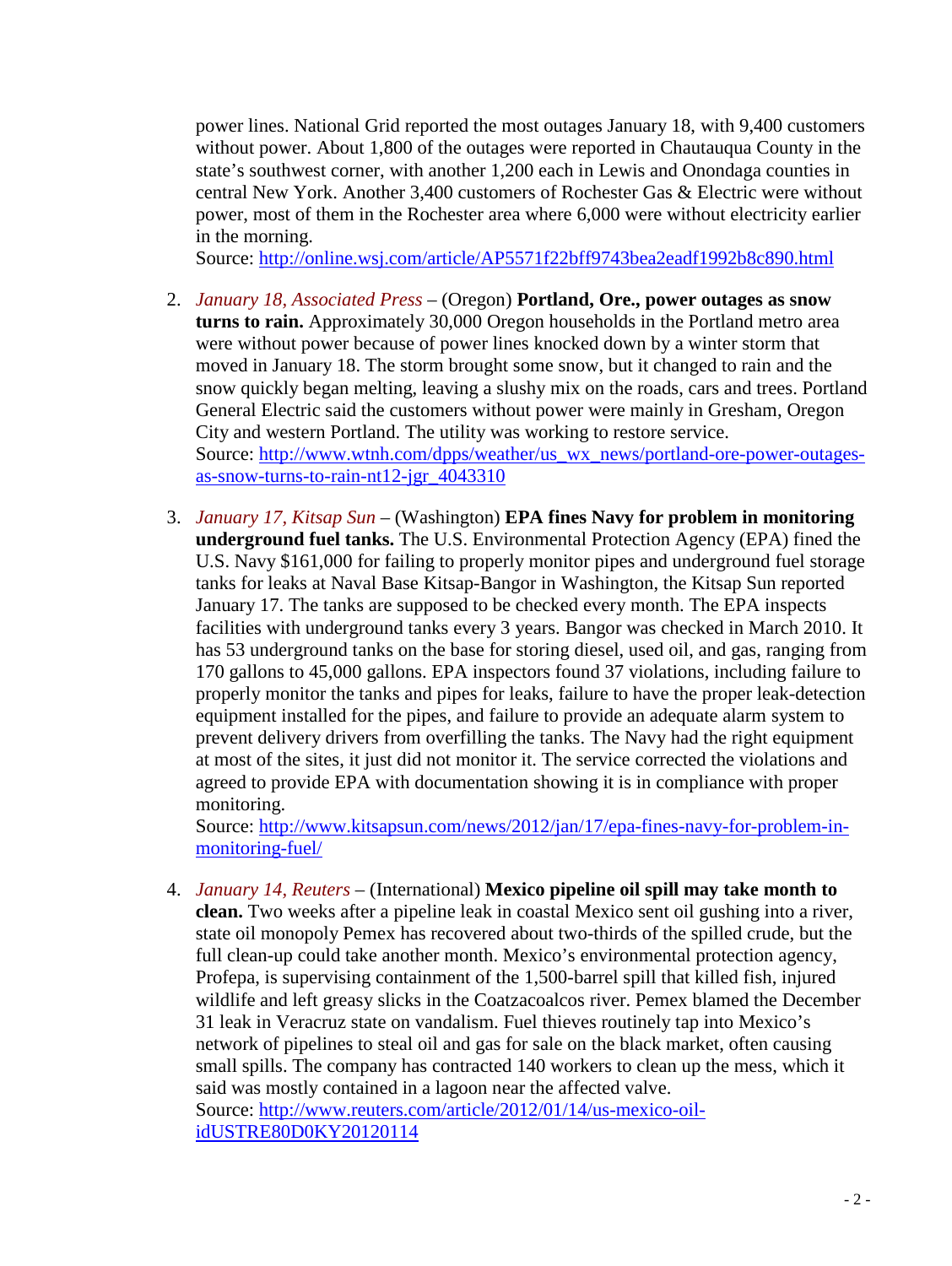#### <span id="page-2-0"></span>[\[Return to top\]](#page-0-1)

# <span id="page-2-1"></span>**Chemical Industry Sector**

5. *January 18, KTRK 13 Houston* – (Texas) **Portion of Almeda shut down for chemical leak cleanup.** A chemical leaking from a truck January 18 prompted fire officials to shut down a portion of Almeda Road in Houston. Fire officials said that at around 7:45 a.m., a haz-mat crew was called to Akzo Nobel Surface Chemistry on Almeda near Shadow Creek Parkway. The truck, which was loaded with a cleaning fluid, left the plant and had gone under Beltway 8 when the driver noticed the leak. The driver turned around and went back to the plant. As crews worked to clean up the leak, a portion of Almeda Road was closed.

Source:<http://abclocal.go.com/ktrk/story?section=news/local&id=8509398>

<span id="page-2-2"></span>6. *January 18, WNEP 16 Scranton* – (Pennsylvania) **Truck crash closes I-81 ramp.** A hazardous materials crew was on the scene of a tractor-trailer crash in Lackawanna County, Pennsylvania, late the morning of January 18. The truck carrying phosphoric acid overturned earlier in the morning at the off-ramp of Interstate 81 north at the Scott/Route 524 exit (199). The ramp was closed as was Route 524 in both directions at I-81 to the intersection of Routes 347/250 in Scott Township. A truck must come from New Jersey to empty the acid from the overturned truck before the truck can be moved. Officials said the hazardous materials crew has a small leak in the truck under control. The state department of transportation expected the ramp and road to reopen around 1 p.m.

Source: [http://www.wnep.com/wnep-lacka-truck-crash-closes-i81-ramp-](http://www.wnep.com/wnep-lacka-truck-crash-closes-i81-ramp-20120118,0,5941867.story)[20120118,0,5941867.story](http://www.wnep.com/wnep-lacka-truck-crash-closes-i81-ramp-20120118,0,5941867.story)

<span id="page-2-3"></span>7. *January 17, myCentralJersey.com* – (New Jersey) **Chemist admits to stealing sanofiaventis secrets.** A former research chemist with global pharmaceutical company sanofi-aventis headquartered in Bridgewater, New Jersey, pleaded guilty January 17 to stealing trade secrets and making them available for sale through a U.S. subsidiary of a Chinese chemical company, authorities said. The 29-year-old Chinese national is a resident of Franklin, New Jersey, who worked for sanofi-aventis. The convict worked as a research scientist at the firm from August 2006 to June 2011, where she directly assisted in the development of many compounds sanofi-aventis viewed as building blocks for future drugs. The compounds were trade secrets and had not been disclosed outside in any manner, including by means of a patent application. While employed at the firm, the convict was a 50 percent partner in Abby Pharmatech Inc., a subsidiary of Chinese chemical products company Xiamon KAK Science and Technology Co. Ltd. Abby also is engaged in the sale and distribution of pharmaceuticals. The convict admitted that between October 2008 and June 2011, she accessed an internal sanofiaventis database and downloaded data and chemical structures related to many compounds onto her company-issued laptop. She said she then transferred the data to her home computer via e-mail or a USB thumb drive. The convict further admitted she made the stolen compounds available for sale on the Abby Catalog on Abby Pharmatech Web sites, as well as through a well-known online database. The convict's lawyer said she only listed the items for sale but never had the compounds. He said she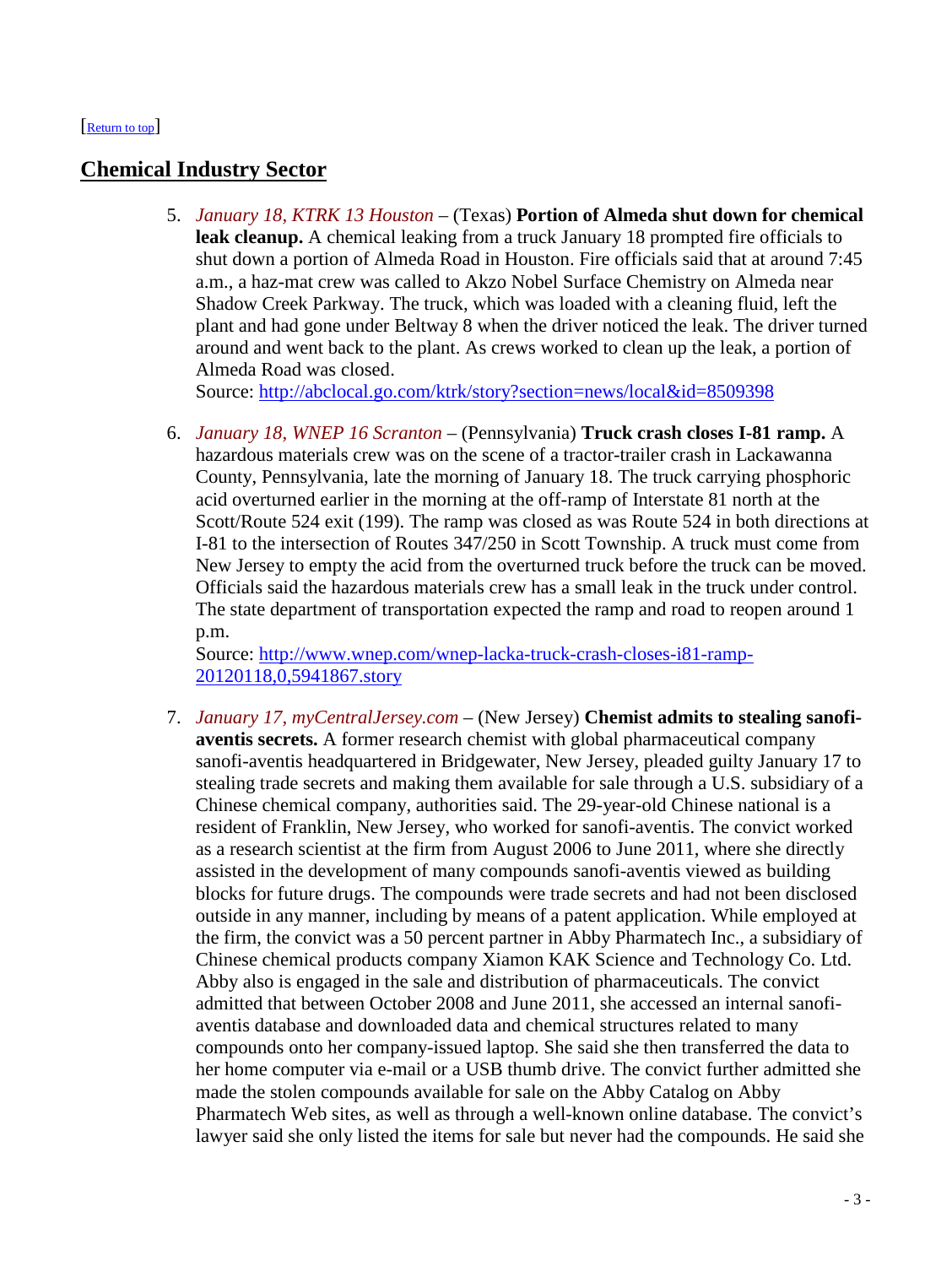did this to make the size of the Abby Catalog, which included legitimate compounds, look bigger. The charge to which the convict pleaded guilty carries a maximum potential penalty of 10 years in prison and a \$250,000 fine. Source: [http://www.mycentraljersey.com/article/20120117/NJNEWS/301170036/Chemist](http://www.mycentraljersey.com/article/20120117/NJNEWS/301170036/Chemist-admits-to-stealing-sanofi-aventis-secrets)[admits-to-stealing-sanofi-aventis-secrets](http://www.mycentraljersey.com/article/20120117/NJNEWS/301170036/Chemist-admits-to-stealing-sanofi-aventis-secrets)

<span id="page-3-0"></span>For another story, see item **[32](#page-12-0)**

#### [\[Return to top\]](#page-0-1)

# **Nuclear Reactors, Materials and Waste Sector**

<span id="page-3-1"></span>Nothing to report

[\[Return to top\]](#page-0-1) 

# **Critical Manufacturing Sector**

<span id="page-3-2"></span>Nothing to report

[\[Return to top\]](#page-0-1) 

# **Defense Industrial Base Sector**

8. *January 17, Defense News* – (National) **F-35C tailhook design blamed for landing issues.** Lockheed Martin traced the U.S. Navy F-35C Joint Strike Fighter's troubles with catching a carrier's arresting gear wires to the tailhook design, Defense News reported January 17. Efforts to fix the problem are well underway, a top company official said. The rest of the design of the tailhook system, which include the doors and bay that conceal the device and other ancillary hardware, is sound, the Lockheed program manager for the F-35 program said. A preliminary review has already been completed and was done in conjunction with the Naval Air Systems Command and F-35 Joint Program Office. The program manager said the hook system is already being modified in accordance with the new test data. Tests with the newly modified tailhook should start at Lakehurst, New Jersey, in the second quarter of 2012, he said. That will give the F-35 program another set of data to study to make sure the new design works as promised. However, until those tests are done, there is no ironclad guarantee the redesign of the tailhook will work, but the program manager said he is confident the modified design will be successful. Source: [http://www.defensenews.com/article/20120117/DEFREG02/301170010/F-](http://www.defensenews.com/article/20120117/DEFREG02/301170010/F-35C-Tailhook-Design-Blamed-Landing-Issues?odyssey=tab|topnews|img|FRONTPAGE)

[35C-Tailhook-Design-Blamed-Landing-](http://www.defensenews.com/article/20120117/DEFREG02/301170010/F-35C-Tailhook-Design-Blamed-Landing-Issues?odyssey=tab|topnews|img|FRONTPAGE)[Issues?odyssey=tab|topnews|img|FRONTPAGE](http://www.defensenews.com/article/20120117/DEFREG02/301170010/F-35C-Tailhook-Design-Blamed-Landing-Issues?odyssey=tab|topnews|img|FRONTPAGE)

<span id="page-3-3"></span>9. *January 13, Defense News* – (National) **DoD tester: Toxins suspected in 2011 Raptor grounding.** A January 13 report from the Pentagon's top tester said the U.S. Air Force grounded its F-22 Raptors in 2011 "due to suspected contamination problems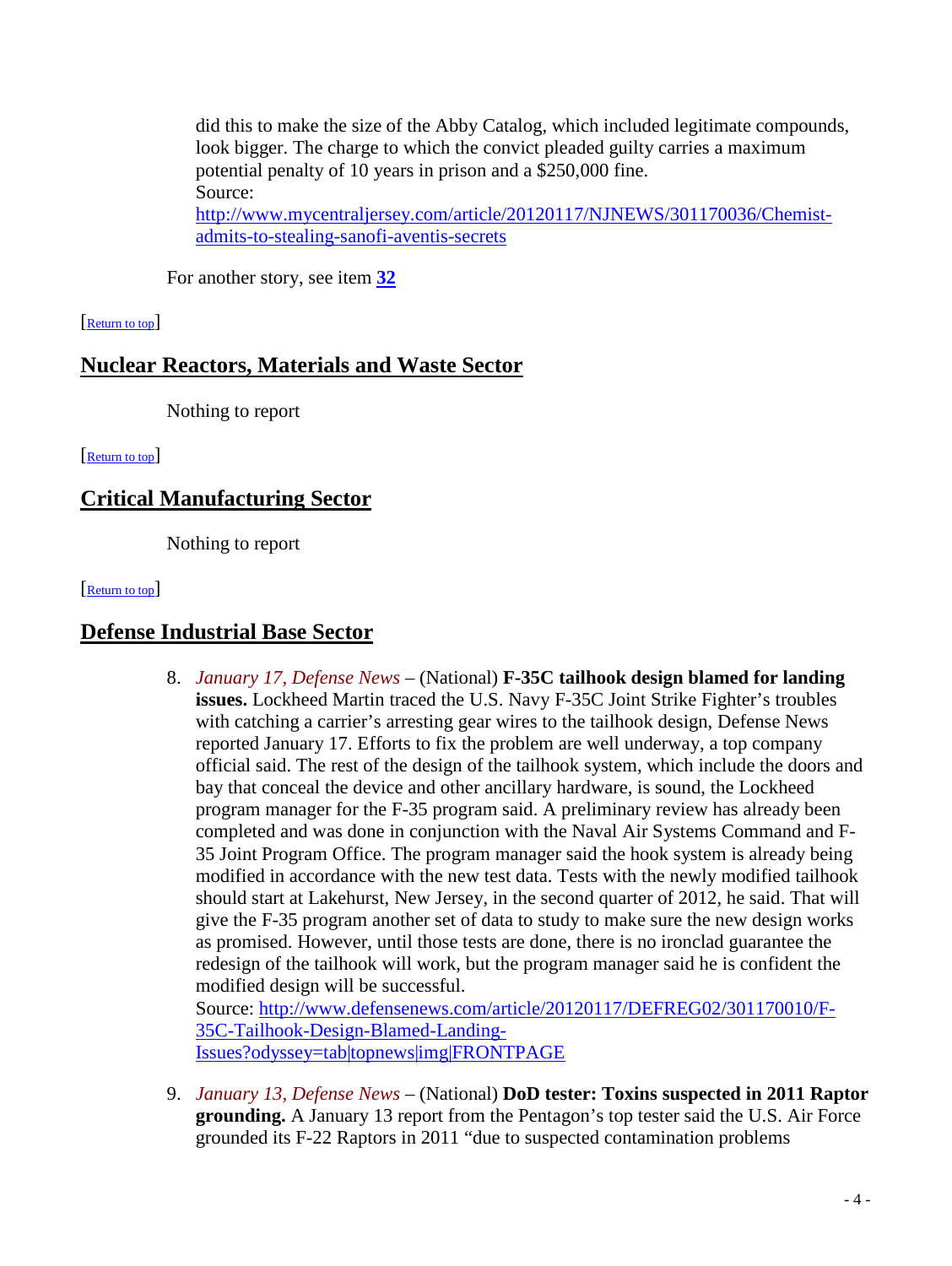associated with the aircraft environmental control system and associated onboard oxygen generation system form later April through late September 2011 (sic)." Compiled by the Pentagon's chief operational tester, the review confirms Defense News' July 25, report that toxins entering the cockpit of the Raptor caused more than a dozen incidents that resembled hypoxia. Since the grounding was lifted in September, the Raptor has flown more than 6,000 times. More incidents have occurred, despite Air Force precautions that include installing charcoal-based filters and having pilots wear pulse-oximeters to alert them of problems. A scientific advisory board quick-look study ordered in 2011 by the Air Force secretary should be finalizing its report either in late January or early February. Sources indicate the service investigators have not found any single explanation for the Raptor's woes. The problem cannot be duplicated on the ground, nor do the hypoxia-like incidents occur during any consistent altitude or phase of flight — if in fact the cause happens in the air.

Source: [http://www.defensenews.com/article/20120113/DEFREG02/301130007/DoD-](http://www.defensenews.com/article/20120113/DEFREG02/301130007/DoD-Tester-Toxins-Suspected-2011-Raptor-Grounding)[Tester-Toxins-Suspected-2011-Raptor-Grounding](http://www.defensenews.com/article/20120113/DEFREG02/301130007/DoD-Tester-Toxins-Suspected-2011-Raptor-Grounding)

10. *January 13, ABC News* – (National) **F-22 Raptor pilots suffer more apparent oxygen problems.** ABC News reported January 13, pilots for the F-22 fighter plane reported several new instances of experiencing "hypoxia-like" symptoms while at the controls the jet, the U.S. Air Force (USAF) said, an apparently rare but potentially deadly oxygen problem that has stumped the military for the last 4 years. From 2008 to 2011, pilots for the jet reported at least 12 incidents of experiencing the "hypoxia-like" symptoms, prompting the full fleet of F-22s to be grounded in May. After an intense, nearly 5-month investigation, the USAF said it could not figure out what could be making the pilots feel the effects of hypoxia and cautiously sent the pilots back into the skies in October. However, the USAF told ABC News the problem persists — in the 6,000 sorties flown since the grounding, pilots reported another eight instances of suffering "hypoxia-like symptoms." In each of the new cases, the pilot followed proper procedures, returned to base and landed "without incident," the USAF said. "The Air Force has not yet identified a root cause or a single mechanical deficiency, but through a range of both engineering and physiological actions we can mitigate the risk; this includes rigorous inspections, enhanced safety procedures, new training on life support systems, improved physiological monitoring, and continued data collection," a USAF spokesperson said in a statement to ABC News.

<span id="page-4-0"></span>Source: [http://abcnews.go.com/Blotter/22-raptors-suffer-apparent-oxygen](http://abcnews.go.com/Blotter/22-raptors-suffer-apparent-oxygen-problems/story?id=15357696#.Txbt3IHpjXN)[problems/story?id=15357696#.Txbt3IHpjXN](http://abcnews.go.com/Blotter/22-raptors-suffer-apparent-oxygen-problems/story?id=15357696#.Txbt3IHpjXN)

#### [\[Return to top\]](#page-0-1)

# **Banking and Finance Sector**

11. *January 18, Associated Press* – (New York) **Bank of New York Mellon in partial settlement of fraud charges tied to currency trades.** Bank of New York Mellon and the Justice Department (DOJ) have reached a partial settlement regarding charges the bank defrauded customers by offering them unfavorable rates on currency transactions. Under the settlement, announced January 17 by the top federal prosecutor in Manhattan, the bank must disclose how it comes up with currency exchange rates for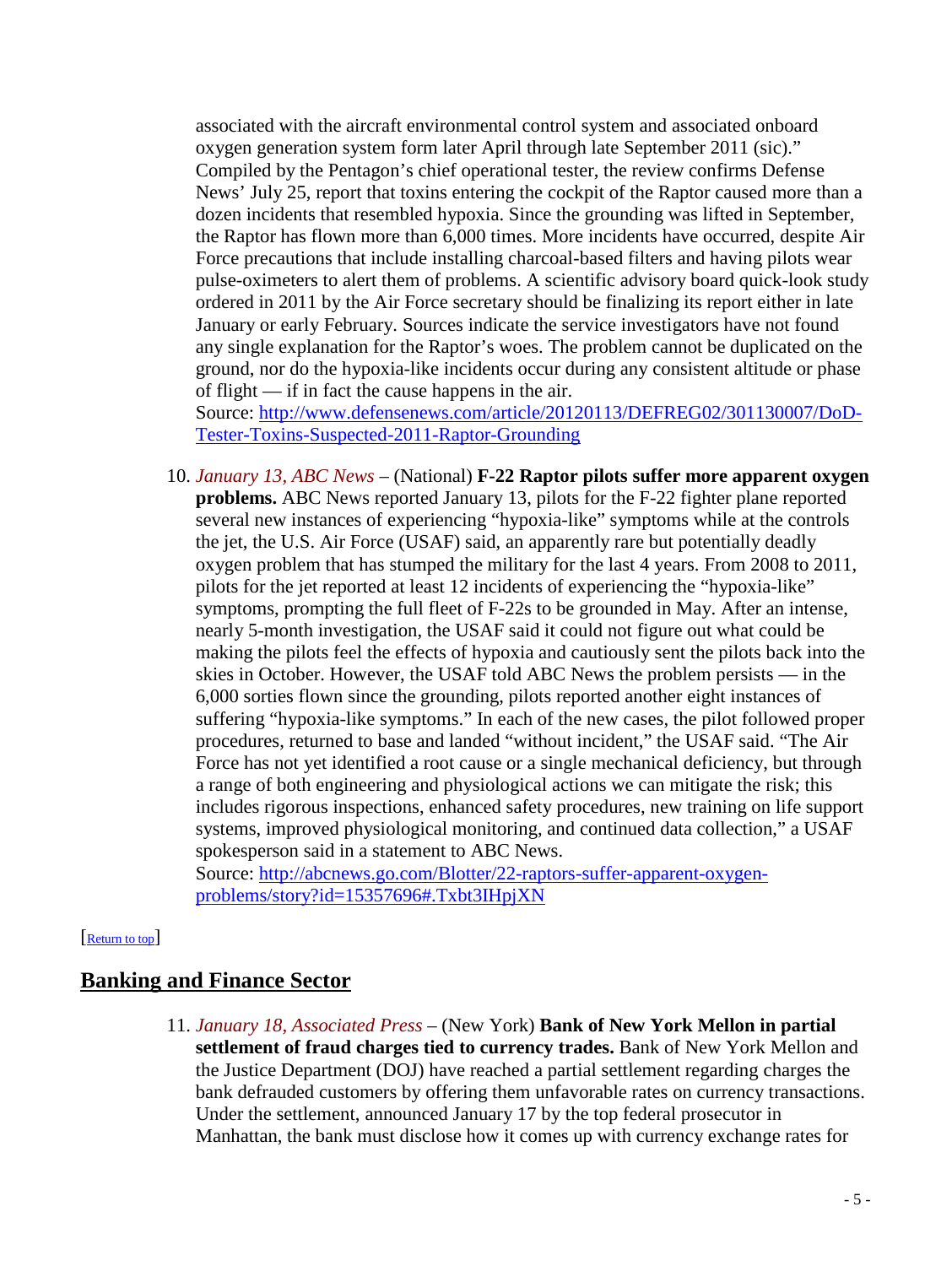customers who buy and sell foreign securities or receive foreign dividends. A federal lawsuit filed in October alleged the bank provided customers exchange rates at the outer margins of what banks offer to each other and made money on the difference. Bank of New York Mellon agreed to stop telling customers they were getting "best execution" prices. Federal prosecutors have sought hundreds of millions of dollars in civil penalties against the bank. The DOJ and the bank will continue contesting that part of the lawsuit.

Source: [http://www.washingtonpost.com/business/bank-of-new-york-mellon-in-partial](http://www.washingtonpost.com/business/bank-of-new-york-mellon-in-partial-settlement-of-fraud-charges-tied-to-currency-trades/2012/01/18/gIQAn8g87P_story.html)[settlement-of-fraud-charges-tied-to-currency](http://www.washingtonpost.com/business/bank-of-new-york-mellon-in-partial-settlement-of-fraud-charges-tied-to-currency-trades/2012/01/18/gIQAn8g87P_story.html)[trades/2012/01/18/gIQAn8g87P\\_story.html](http://www.washingtonpost.com/business/bank-of-new-york-mellon-in-partial-settlement-of-fraud-charges-tied-to-currency-trades/2012/01/18/gIQAn8g87P_story.html)

<span id="page-5-0"></span>12. *January 18, Associated Press* – (New York; Massachusetts) **7 charged in \$61M single-trade stock fraud case.** A hedge fund co-founder, four financial analysts, and a Dell Inc. employee teamed up in a record-setting insider trading scheme that netted more than \$61.8 million in illegal profits based on trades of a single stock from 2008 through 2009, authorities said January 18 as they described a network of friends in finance who made the most of their connections with corrupt employees of technology companies. The scheme was described in a criminal complaint in a U.S. district court that charged four of the men with conspiracy to commit securities fraud and securities fraud, among other charges. Three analysts have already pleaded guilty and are cooperating with the government, according to the court papers. The insider trading plot as authorities described it would be noteworthy for its size. A co-founder at former hedge fund group Level Global Investors LP was among three men arrested January 18. He surrendered to the FBI. An analyst at Sigma Capital Management, an affiliate of hedge fund SAC Capital Advisors in Manhattan, was arrested at his New York City home, while a hedge fund portfolio manager, was arrested in Needham, Massachusetts. It was not immediately clear if the fourth man charged in the complaint was in custody. The illegal profits in the case were made after tips were shared among co-conspirators about upcoming earnings announcements regarding Dell and Nvidia Corp., according to court papers.

Source: [http://www.foxnews.com/us/2012/01/18/7-charged-in-61m-single-trade-stock](http://www.foxnews.com/us/2012/01/18/7-charged-in-61m-single-trade-stock-fraud-case-2118666991/)[fraud-case-2118666991/](http://www.foxnews.com/us/2012/01/18/7-charged-in-61m-single-trade-stock-fraud-case-2118666991/)

#### <span id="page-5-1"></span>13. *January 18, The Register* – (International) **New stealthy botnet Trojan holds**

**Facebook users hostage.** A new strain of cybercrime trojan is targeting Facebook users by taking over their machines and shaking them down for cash, The Register reported January 18. Carberp, like its predecessors Zeus and SpyEye, infects machines by tricking users into opening PDFs and Excel documents loaded with malicious code, or attacks computers in drive-by downloads. The hidden malware is designed to steal account information and harvest credentials for e-mail and social-networking sites. A new configuration of the Carberp trojan targets Facebook users to ultimately steal ecash vouchers. Previous malware attacks on Facebook have been designed purely to steal log-in info, so this latest trojan, spotted by security firm Trusteer, can be considered an escalation. The Carberp variant replaces any Facebook page the user navigates to with a fake page notifying the victim their Facebook account is temporarily locked. The page asks the mark for their first name, last name, e-mail, date of birth, password, and a Ukash 20 euro (\$25) voucher number to verify their identity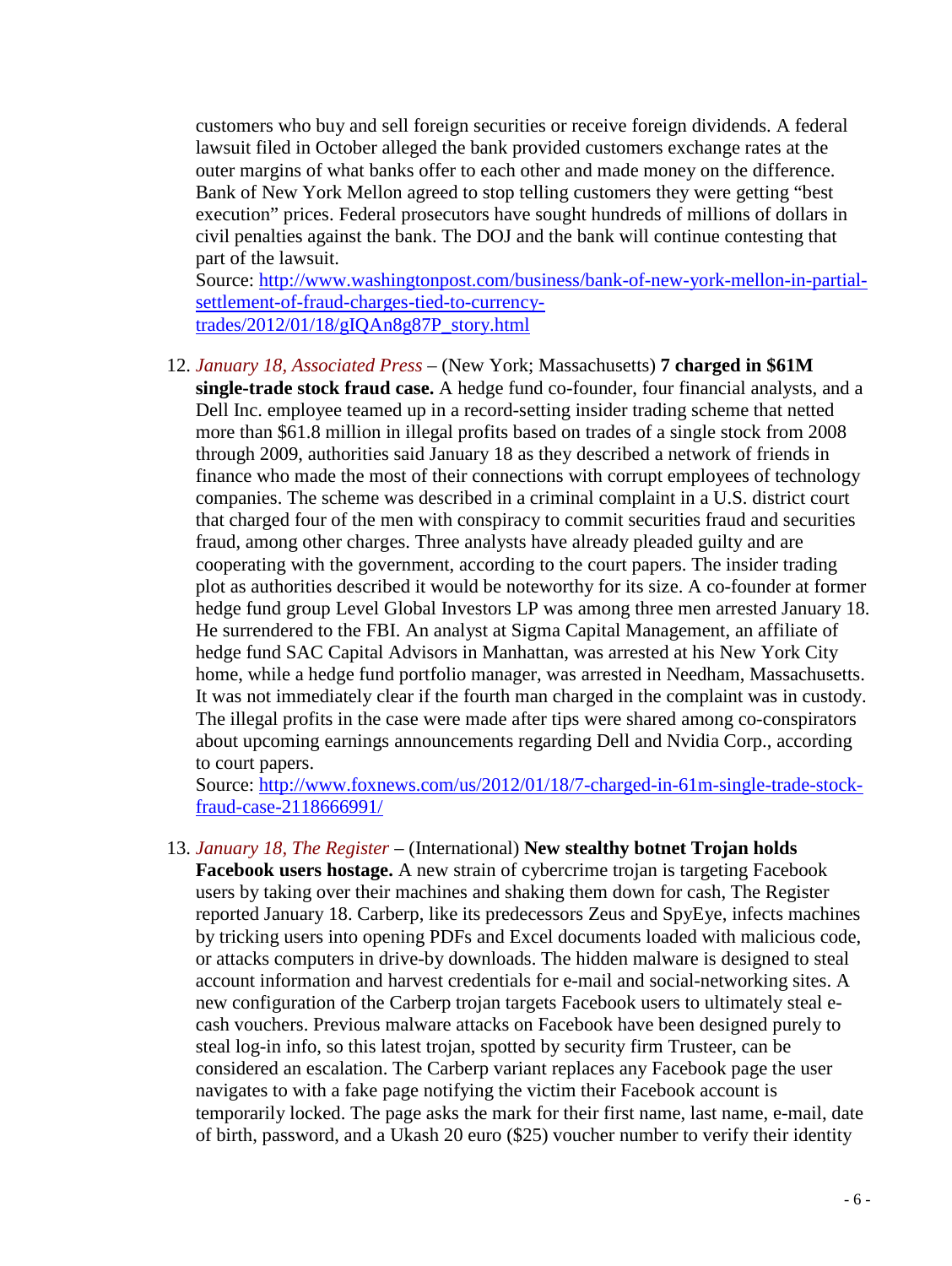and unlock the account. The use of anti-debugging and rootkit techniques make Carberp trojan difficult to detect, warns security consultancy Context Information Security. Context said: "Carberp is also part of a botnet that can take full control over infected hosts, while its complicated infection mechanisms and extensive functionality make it a prime candidate for more targeted attacks." Context adds Carberp, which creates a backdoor on infected machines, can be controlled from a central administrator control panel, allowing botnet herders to more easily mine stolen data. Trusteer said it has reported the attack to Facebook.

Source: [http://www.theregister.co.uk/2012/01/18/carberp\\_steals\\_e\\_cash\\_facebook/](http://www.theregister.co.uk/2012/01/18/carberp_steals_e_cash_facebook/)

14. *January 17, WAPT 16 Jackson* – (Mississippi) **Bank evacuated after smoke fills building.** The Trustmark Bank at Metrocenter Mall in Jackson, Mississippi, was evacuated January 17 after smoke filled the building. Firefighters had to tear the roof to get to the source of the smoke. Witnesses said the smoke started in the attic and then spread into the building, forcing everyone outside. The source appeared to be an electrical short, bank officials said. The bank is expected to remain closed until at least January 20.

Source:<http://www.wapt.com/r/30234655/detail.html>

- <span id="page-6-0"></span>15. *January 17, Bloomberg* – (International) **Russian father-son team accused of online fraud by U.S.** A Russian father and son from Moscow have been charged by federal prosecutors in New York with taking part in a scheme to gain illegal computer access to U.S. bank accounts through bogus e-commerce Web sites. The pair was named in an indictment unsealed January 17 in federal court that alleges they and others controlled U.S.-registered companies and operated a business that bought and sold securities. The defendants took unauthorized charges on customers' credit cards by buying the numbers illegally or by malware they surreptitiously installed on victims' computers. The father, arrested last March, arrived in New York January 16 following his extradition by Swiss authorities, the Manhattan U.S. attorney's office said. His son remains at large. The pair held out U.S.-registered firms Sofeco LLC, Pintado LLC, and Tallit LLC as legitimate Internet merchants with Web sites that appeared to offer goods and services. They also engaged in a scheme from June 2004 to February 2005 to gain access to accounts of U.S. victims, and attempted to transfer hundreds of thousands of dollars into bank accounts they controlled at JPMorgan Chase & Co. and a company identified as Asia Europe America's Bank, prosecutors said. The defendants, through Rim Investment Management Ltd., maintained an account at Ameritrade Inc. and bought and sold securities in publicly traded companies. The two men are accused of committing securities fraud by buying and selling thousands of shares of companies by trading in the accounts of U.S. victims, prosecutors said. The indictment describes July 2004 meetings between the pair and unidentified others in Cyprus. Unnamed coconspirators transferred almost \$300,000 from the financial services account of a person in the U.S. to a bank account controlled by the pair. Source: [http://www.businessweek.com/news/2012-01-17/russian-father-son-team](http://www.businessweek.com/news/2012-01-17/russian-father-son-team-accused-of-online-fraud-by-u-s-.html)[accused-of-online-fraud-by-u-s-.html](http://www.businessweek.com/news/2012-01-17/russian-father-son-team-accused-of-online-fraud-by-u-s-.html)
- 16. *January 17, Arizona Republic* (National) **Chandler man Edward Purvis admits huge Ponzi scam.** For more than 6 years, a con man maintained his innocence in a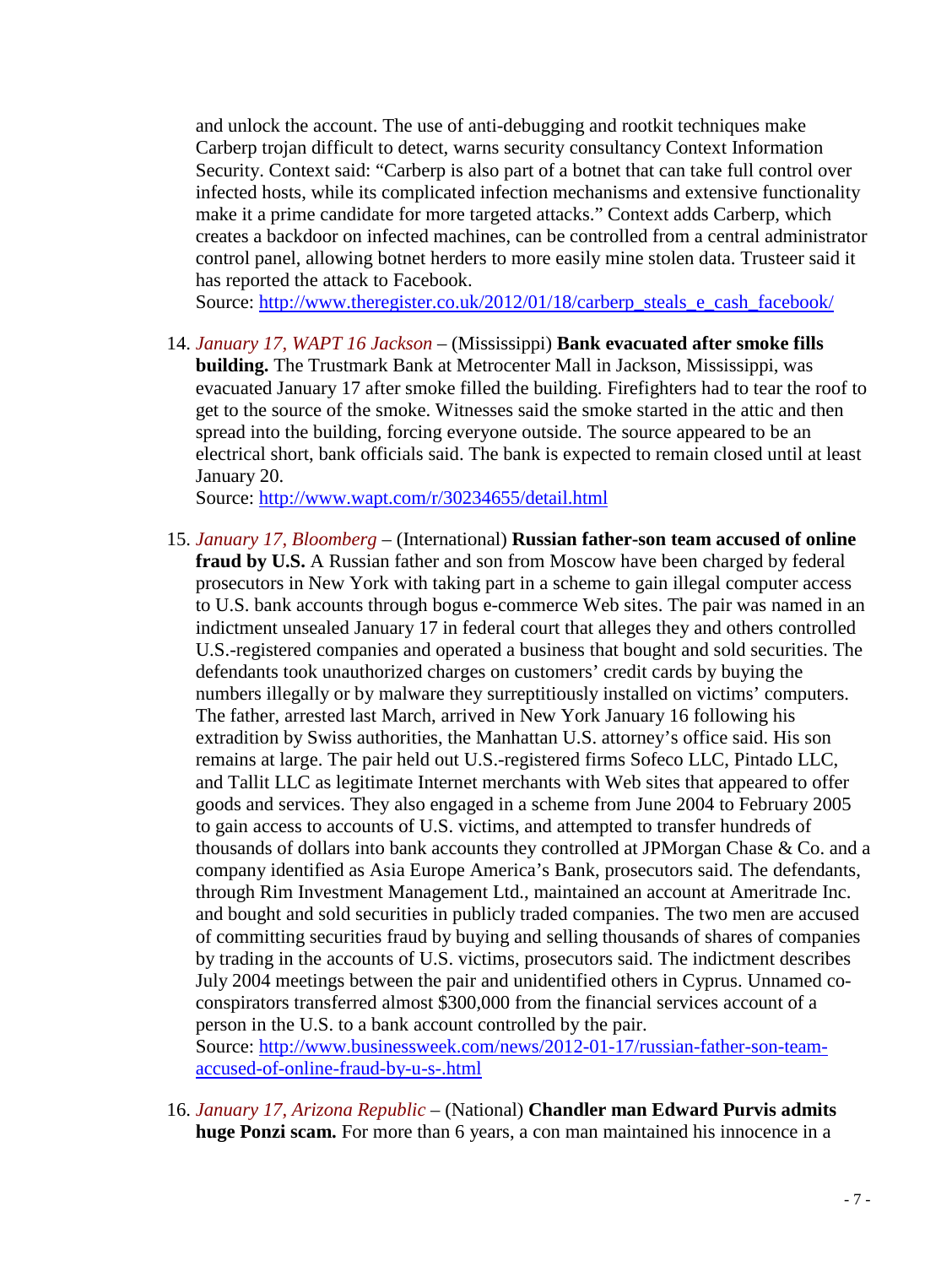fraud that bilked millions from churchgoers in Arizona and 12 other states. But January 17, the man pleaded guilty to orchestrating a Ponzi scheme that involved fake gold mines, phony businesses, and a bogus promise to fund Christian causes with investor money. The man, who has served more than 2 years in state prison for bribery and harassment, was on the verge of going to trial on fraud charges when he withdrew his not guilty plea. As part of a deal with state prosecutors, he admitted illegally controlling an enterprise and fraud, which carries a minimum prison term of 42 months. Authorities said hundreds of victims across the country were duped into giving money to a Christian non-profit owned by the defendant called Nakami Chi Group Ministries International. A partner in 2009 turned state's evidence against the defendant and admitted Nakami was a fraud. The pair promised investors they would receive 24 percent annual returns, and that their money would be used to support Christian causes around the globe. Instead, the defendant used their money for personal investments and expenses. In 2008, the men and their wives were ordered by a civil-court judge to pay \$11 million to investors. The chief investigator for the Arizona Corporation Commission testified in 2010 that the defendant and his wife were also tied to an international money-laundering operation involving Caribbean, Swiss, Chinese, and Australian corporations. He said the accounts of one company had been used to pay the wife \$5,000 a month since it was opened in 2008. Money was also being sent to Vanuatu Project Limited and a company called California Ore Processing, both of which involve a purported gold mine in the South Pacific. One of Nakami's key investment plans involved gold ore the defendant told investors was worth \$120 billion, but in reality was worthless.

Source: [http://www.azcentral.com/arizonarepublic/business/articles/2012/01/17/20120117chan](http://www.azcentral.com/arizonarepublic/business/articles/2012/01/17/20120117chandler-man-admits-huge-ponzi-scam.html) [dler-man-admits-huge-ponzi-scam.html](http://www.azcentral.com/arizonarepublic/business/articles/2012/01/17/20120117chandler-man-admits-huge-ponzi-scam.html)

17. *January 17, WBOC 16 Salisbury* – (Delaware; Pennsylvania) **Police in Del. seeking fraud suspects.** Delaware State Police (DSP) detectives are asking for the public's help in identifying three suspects wanted in connection with a credit card fraud investigation involving more than 100 victims, WBOC 16 Salisbury reported January 17. The investigation began in April after a man contacted DSP Financial Crimes Unit detectives to report someone had made several unauthorized transactions in Philadelphia using his credit card number. Police said that since the initial report was taken, there have been more than 100 victims of the same type of fraud. Detectives have learned the suspects were able to obtain the victim's credit card numbers and then produced new credit cards. The method the suspects used to obtain the stolen number is still under investigation, according to police.

Source:<http://www.wboc.com/story/16536378/police-in-del-seeking-fraud-suspects>

18. *January 17, Newark Star-Ledger* – (National) **Newark-based Prudential reaches settlement over death benefits.** Prudential Financial has agreed to improve its practices for identifying deceased life insurance policyholders and pay beneficiaries as part of a settlement reached January 13 with 20 state governments. The life insurer said in a Securities and Exchange Commission (SEC) filing January 13 that it increased its death benefit reserves by \$139 million to make payments on potential claims. The settlement, announced by Massachusetts and California officials, was the result of a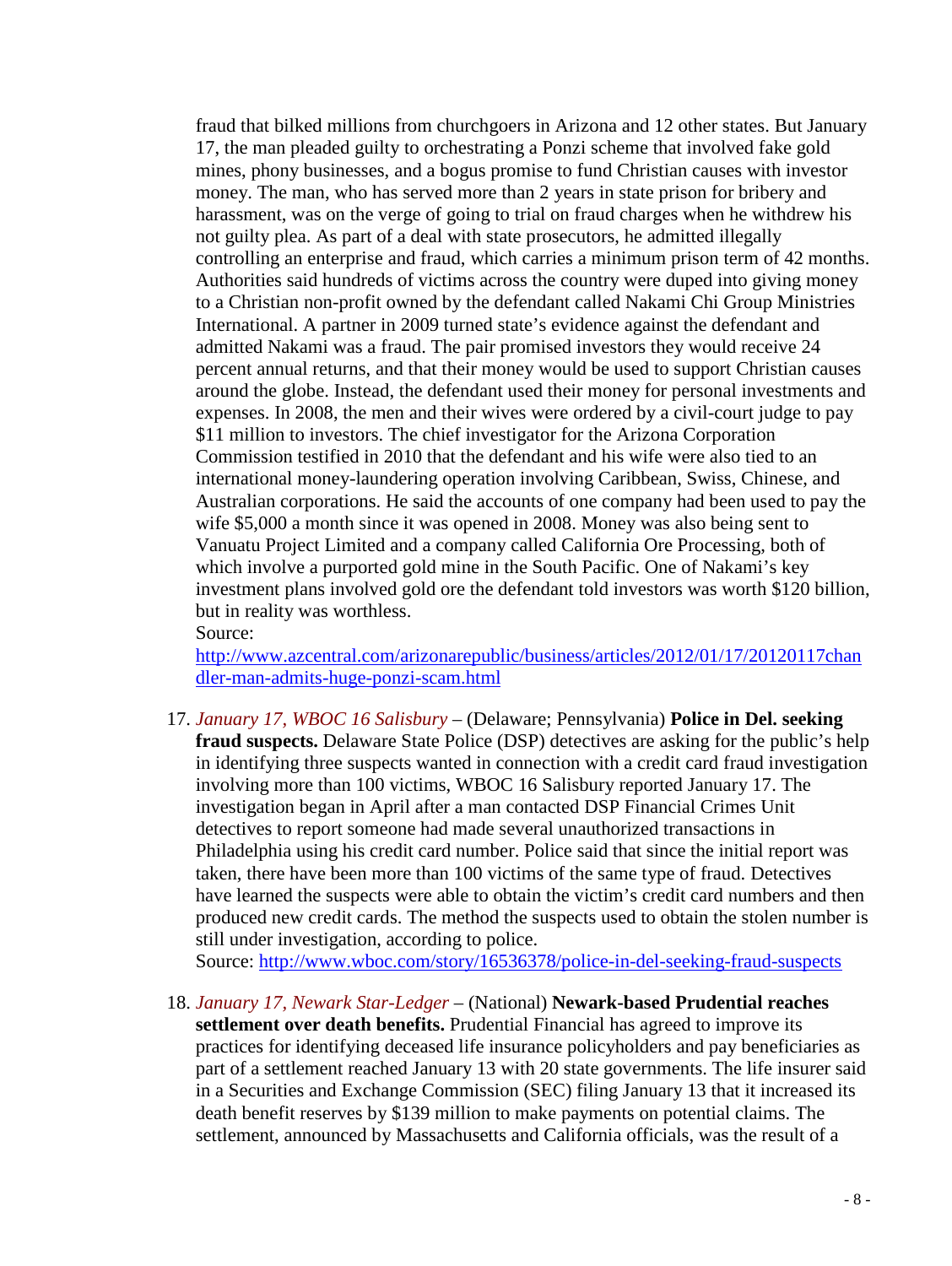2008 probe into 21 insurance companies' compliance with state laws on unclaimed property. State governments were concerned insurance firms sometimes failed to pay death benefits in a timely manner or pay them at all if beneficiaries were not aware of the policies' existence. As part of the settlement, Prudential will review life insurance policies and contracts that were active between 1992 and 2010 using an expanded set of criteria for identifying deceased policyholders and finding their beneficiaries. The criteria includes searching for beneficiaries whose identifying information may be incorrect or incomplete, such as transposed Social Security numbers or misspelled names, a Prudential spokesman said. The settlement could pay up to \$20 million to the families of deceased California policyholders alone, the California controller said. So far more than 1,000 Prudential policies, with an average value of \$2,000, have been found for individuals in California who have been dead for more than 15 years, he said. Source:

[http://www.nj.com/business/index.ssf/2012/01/prudential\\_to\\_revamp\\_policies.html](http://www.nj.com/business/index.ssf/2012/01/prudential_to_revamp_policies.html)

19. *January 17, Reuters* – (National) **UBS unit pays \$300,000 to settle SEC charges.** An investment advisory arm of Swiss bank UBS will pay \$300,000 to settle charges it misled investors by incorrectly pricing certain securities in three of its mutual funds, the Securities and Exchange Commission (SEC) said January 17. The SEC's administrative action against UBS Global Asset Management came on the heels of a referral from SEC examiners who were conducting a routine inspection of the firm. The SEC alleged UBS's failure to properly price securities resulted in a misstatement to investors of the net asset values of those funds. The SEC also claimed UBS did not follow the mutual funds' fair valuation procedures in pricing certain fixed-income securities. In 2008, the UBS unit purchased around \$22 million worth of fixed-income securities, most of which were risky mortgage-backed securities not guaranteed by Fannie Mae or Freddie Mac, according to the SEC's order. UBS then valued most of the securities "substantially" higher than what it paid — 100 percent higher in some cases, the government said. The unit had relied on pricing data from third-parties rather than the purchase prices, a violation of the funds' own valuation procedures, the SEC said. UBS did not correct the mistake until more than 2 weeks later, which led the funds' values to be off during part of that time period between 1 cent and 10 cents per share, according to the government.

Source: [http://www.reuters.com/article/2012/01/17/us-ubs-settlement](http://www.reuters.com/article/2012/01/17/us-ubs-settlement-idUSTRE80G1W920120117)[idUSTRE80G1W920120117](http://www.reuters.com/article/2012/01/17/us-ubs-settlement-idUSTRE80G1W920120117)

20. *January 16, WMAZ 13 Macon* – (National) **Man accused of over \$1.5 million financial fraud in Baldwin jail.** A man facing dozens of financial fraud charges in five states has been booked in to the Baldwin County, Georgia jail, WMAZ 13 Macon reported January 16. A Baldwin County Sheriff's Office captain said the man faces financial card transaction fraud and theft charges after the debit card information of a person living in Baldwin County was stolen and used in the Atlanta area. The captain said photos at the bank where the fraudulent transaction was made identified the suspect. He also faces 60 similar counts in Cobb county and 30 in Cherokee, the captain said. He said the suspect is also accused of about \$1.5 million in credit card fraud in California.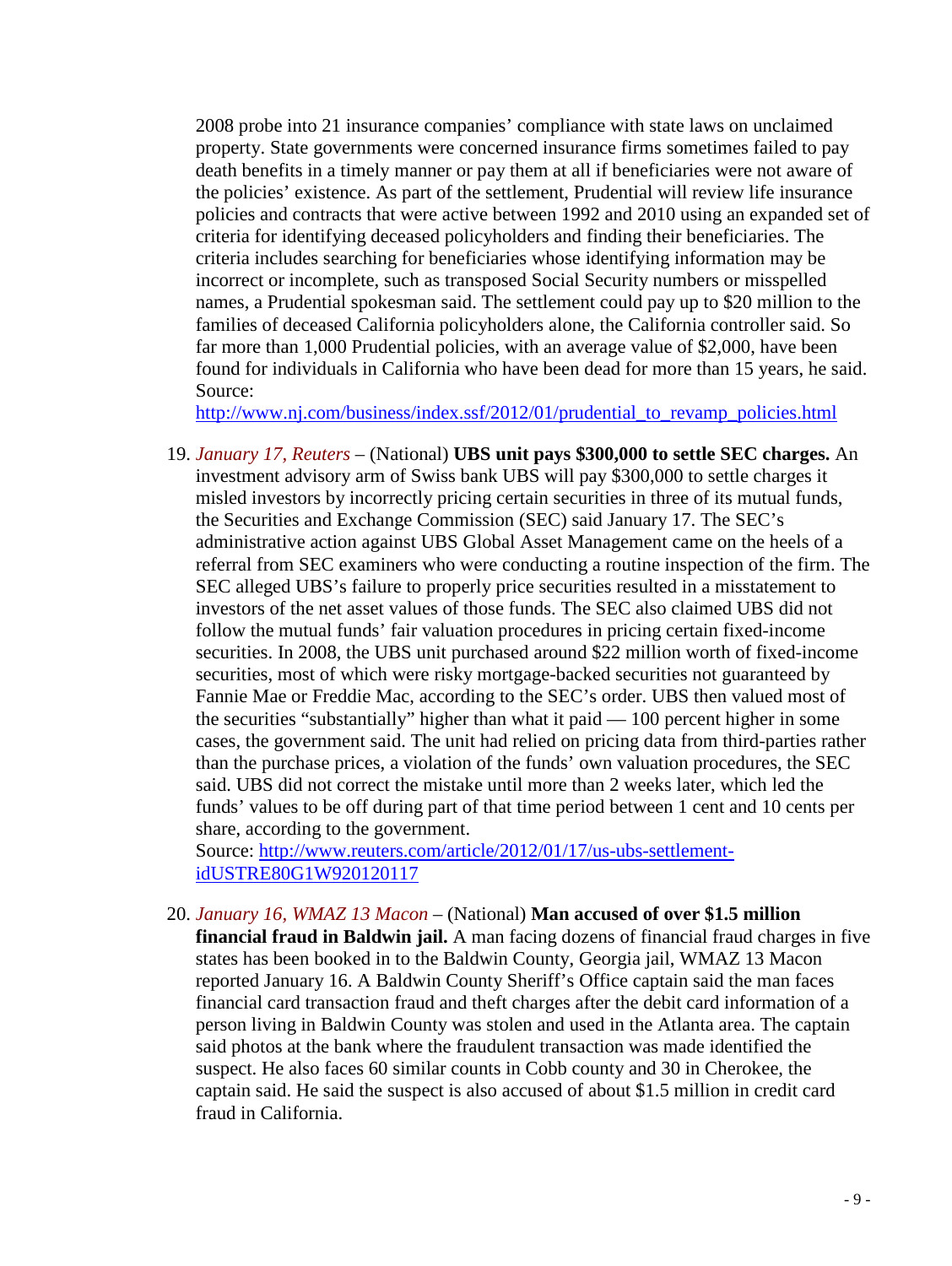<span id="page-9-0"></span>Source: [http://www.13wmaz.com/news/article/162274/153/Man-Accused-of-Over-15-](http://www.13wmaz.com/news/article/162274/153/Man-Accused-of-Over-15-Million-Financial-Fraud-in-Baldwin-Jail) [Million-Financial-Fraud-in-Baldwin-Jail](http://www.13wmaz.com/news/article/162274/153/Man-Accused-of-Over-15-Million-Financial-Fraud-in-Baldwin-Jail)

[\[Return to top\]](#page-0-1) 

# <span id="page-9-1"></span>**Transportation Sector**

- 21. *January 18, Associated Press* (Oregon; Washington) **Washington snow storm: Seattle, Portland cancel flights.** A winter storm blasted the Pacific Northwest January 18, dumping near-record snow in some areas, hammering parts of Oregon with winds as high as 110 mph, and bringing much of the region to a standstill. From the Washington state capital in Olympia to the Oregon coast, schools were closed, roads were clogged with snow and hundreds of accidents, and dozens of flights were cancelled. In an 8-hour period near the capital, there were 95 accidents, a state trooper said. Alaska Airlines announced late January 17 it canceled 38 flights into and out of Seattle and Portland, Oregon. Many court and government offices and libraries closed. Source: [http://www.huffingtonpost.com/2012/01/18/washington-snow](http://www.huffingtonpost.com/2012/01/18/washington-snow-storm_n_1212607.html)[storm\\_n\\_1212607.html](http://www.huffingtonpost.com/2012/01/18/washington-snow-storm_n_1212607.html)
- 22. *January 18, Associated Press* (California) **Fiery big-rig crash closes interstate for hours.** A fiery freeway crash involving a big-rig and two cars shut down a southern California interstate for nearly 7 hours. The San Bernardino County crash closed both sides of Interstate 10 in Montclair, which is 30 miles east of Los Angeles, late January 17. The cleanup turned the morning commute January 18 into a nightmare with traffic backed up for miles. KNX 1070 Los Angeles said eastbound traffic began rolling at 5:45 a.m., and the California Highway Patrol reopened westbound lanes at 6:20 a.m. Investigators said the big-rig hauling food items got tangled up with two cars in the westbound lanes and slammed into the center divider before bursting into flames. Two people pried out of one of the cars were airlifted to a hospital with non-life threatening injuries.

Source: [http://www.mercurynews.com/breaking-news/ci\\_19765561](http://www.mercurynews.com/breaking-news/ci_19765561)

23. *January 18, Associated Press* – (Montana) **Freight train from Chicago hits semi in** 

**Montana.** A freight train with its whistle blowing derailed January 17 in northeastern Montana after colliding with a semitrailer that had pulled across tracks at a private crossing between Bainville and Culbertson, a BNSF Railway spokesman said. The train traveling from Chicago to Seattle was traveling about 69 mph and had activated its emergency brake, but it struck the semi slightly behind the cab January 17, about 150 feet from U.S. 2, a BNSF spokesman said. The semi was heading from a farm area to the highway. Ten of the train's 40 cars derailed along with four locomotives, including two that were on their sides. The spokesman said about 500 gallons of diesel fuel spilled, but the spill was contained and did not threaten waterways. The cars were carrying everything from plastics to frozen meats, diapers, and washers, some of which spilled. The train also carried small amounts of classified hazardous material, including lighters, adhesives, and alcohol, but there were no environmental threats, the spokesman said. At least 13 trains were rerouted while the track was repaired. Crews were working through the night to repair the track, which could reopen as early as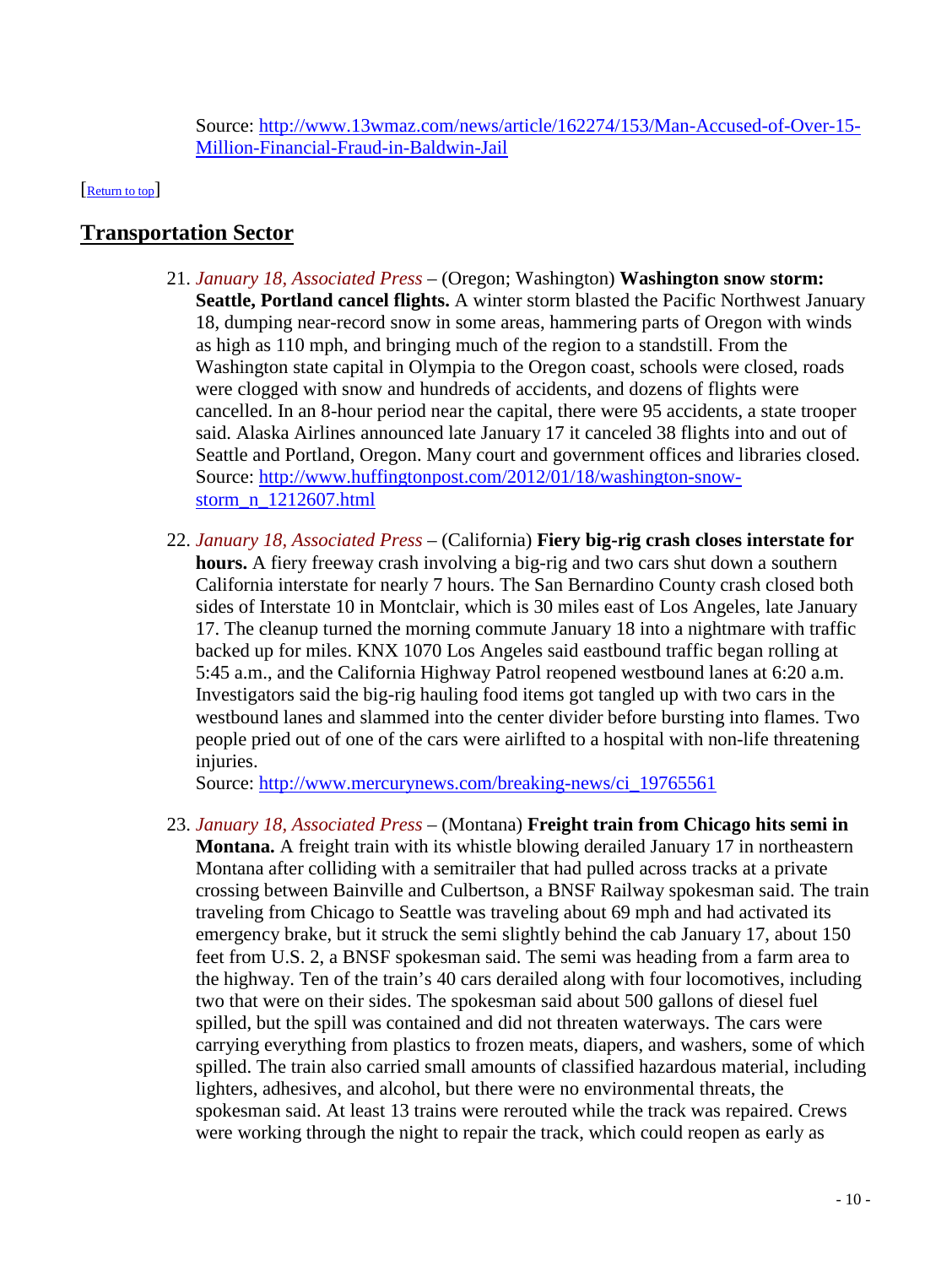January 18. About 40 trains typically use the track each day. Source:<http://abclocal.go.com/wls/story?section=news/local&id=8509664>

24. *January 17, Associated Press* – (Colorado) **Copper thefts cause \$250k in damage to rail system.** Two Colorado brothers are accused of stealing more than \$96,000 worth of overhead copper wiring from two light rail construction sites. The Denver Post reported January 17 the thefts caused \$250,000 damage to the RTD FasTracks system under construction in Jefferson County, Colorado. Two suspects were being held in Jefferson County jail. One faced charges of theft by receiving, and his brother faced felony charges of criminal mischief and theft. Investigators said about 7,000 feet of copper wire was stolen from one RTD site and another 150 feet from a second, causing I-beams supporting the overhead wires to bend.

Source: [http://www.noco5.com/story/16540529/copper-thefts-cause-250k-in-damage](http://www.noco5.com/story/16540529/copper-thefts-cause-250k-in-damage-to-rail-system)[to-rail-system](http://www.noco5.com/story/16540529/copper-thefts-cause-250k-in-damage-to-rail-system)

25. *January 17, Associated Press* – (Texas) **Texas school bus crash sends 32 to hospital.** A tractor-trailer clipped a school bus full of students January 17, flipping the bus onto its side and sending 32 people — 29 of them children — to a central Texas hospital. Police said a 9-year-old boy was ejected through the escape hatch in the bus roof, and the bus driver was knocked unconscious. The accident occurred on Farm-to-Market Road 93 outside Temple, Texas, about 60 miles northeast of Austin. A trooper with the Texas Department of Public Safety said a hardware truck apparently ran a stop sign when it hit the Academy school district bus. Conditions were foggy, but it was unclear whether that factored into the crash, he said. Three of the children being treated were admitted to the hospital, one in critical condition, while the other 26 were discharged, said a spokeswoman for the Scott & White Memorial Hospital. The bus driver also was listed in critical condition, but the other adults, including the truck driver, were treated and discharged. The bus was carrying about 38 children from all grade levels and was on its way to drop students off at the first of three school locations when the crash happened.

Source: [http://www.huffingtonpost.com/2012/01/17/texas-school-bus-crash](http://www.huffingtonpost.com/2012/01/17/texas-school-bus-crash-se_0_n_1211907.html)se 0\_n\_1211907.html

26. *January 16, WALA 10 Mobile* – (Alabama; Mississippi) **Three arrested in 'big rig' theft ring.** Washington County, Alabama deputies said the wife of one of the suspects in a "big rig" theft ring is now in custody, and they have a strong lead on another suspect. So far, three people have been arrested. Deputies said they are considering two as conspirators. Deputies found a large dump trailer in the back yard of a Washington County house. The owner of the property said his friend dropped it off a month ago. The friend was arrested in connection to several big rig and equipment thefts. The trailer was a key piece to the crime. Investigators noticed the data plate on the trailer was scratched off. A deputy said they found it inside the suspect's house, and discovered it was part of a case of a stolen truck and trailer from Laurel, Mississippi. Deputies said they also found guns, drugs, and more evidence they said could tie the suspect to thefts across at least five states. The suspect's wife was arrested and charged with being a felon in possession of a firearm, possession of drug paraphernalia, and conspiracy to possess stolen property. According to authorities, the man deputies said is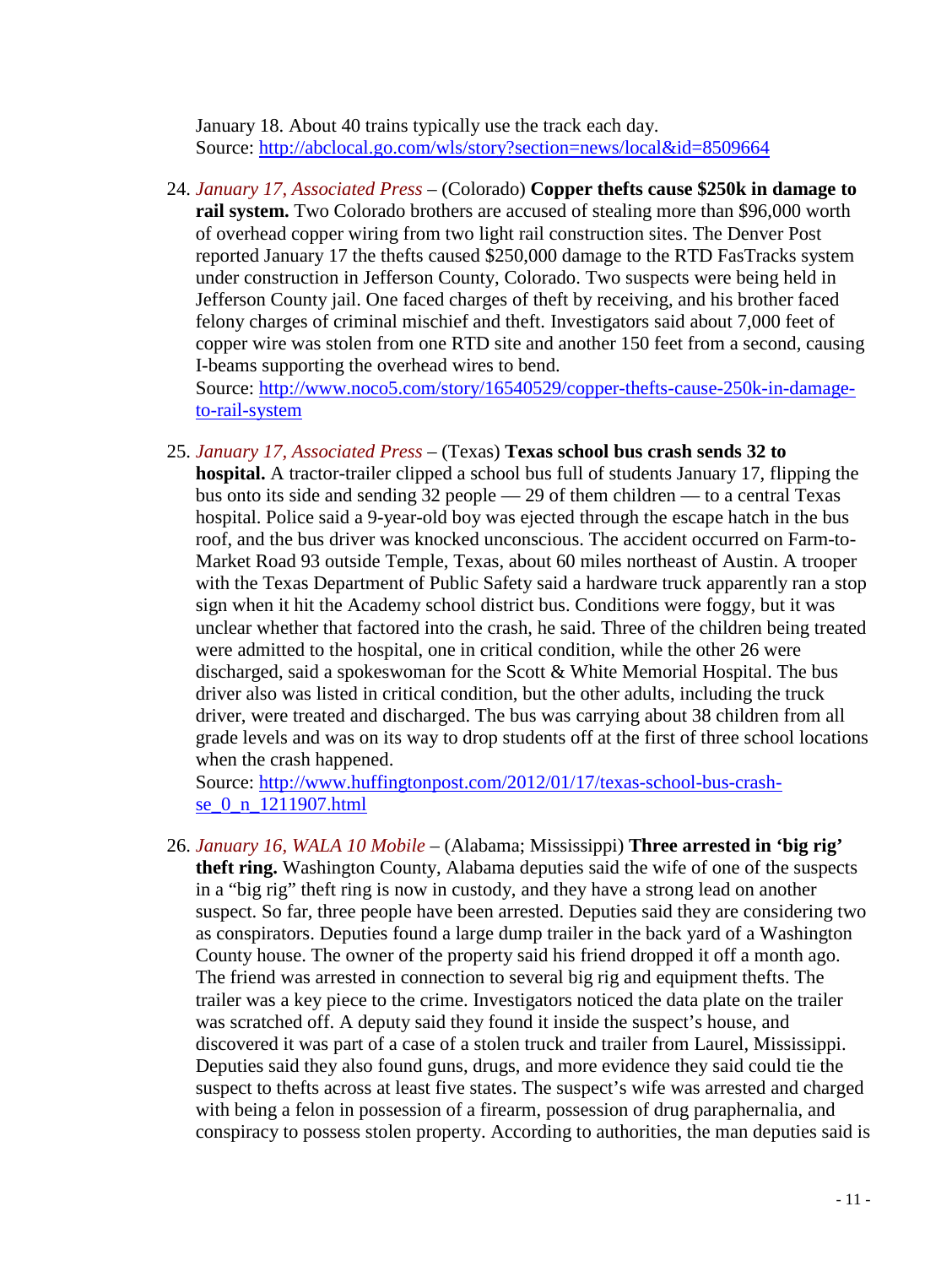the prime suspect, his wife, and two others who were arrested with the prime suspect as they tried to get away with a stolen 18-wheeler are all in custody. The deputy said as they continue to investigate they anticipate more stolen property to be discovered and also more arrests. Investigators have five large pieces of equipment and trucks but are looking at more. Since the crimes cross state lines the FBI is also investigating. Source: [http://www.fox10tv.com/dpp/news/local\\_news/three-arrested-in-big-rig-theft](http://www.fox10tv.com/dpp/news/local_news/three-arrested-in-big-rig-theft-ring)[ring](http://www.fox10tv.com/dpp/news/local_news/three-arrested-in-big-rig-theft-ring)

<span id="page-11-0"></span>For more stories, see items **[5](#page-2-1)**, **[6](#page-2-2)**, and **[60](#page-22-1)**

#### [\[Return to top\]](#page-0-1)

# **Postal and Shipping Sector**

27. *January 17, Scranton Times-Tribune* – (Pennsylvania) **Police say man raided post office in pursuit of bath salt delivery.** A man broke into a closed Clarks Summit, Pennsylvania post office January 16 looking for a package of designer drugs he thought would be there waiting for him, police said. Instead, the man made off with a U.S. Postal Service (USPS) hat and jacket, pieces of mail, a scale, and a coin-operated machine after he could not find the bath salts, even though a tracking of the package indicated it would be at the branch, police said. The man was charged with felony counts of burglary, theft, receiving stolen property, and a misdemeanor count of criminal trespass, after he was spotted driving erratically in a pickup truck. Police found in the truck several opened pieces of mail and the USPS jacket beside him on the front seat, arrest papers said. The man was arraigned January 16 and placed in the county prison in lieu of \$35,000 straight bail.

<span id="page-11-1"></span>Source: [http://thetimes-tribune.com/police-say-man-raided-post-office-in-pursuit-of](http://thetimes-tribune.com/police-say-man-raided-post-office-in-pursuit-of-bath-salt-delivery-1.1258376#axzz1jiMMNoq2)[bath-salt-delivery-1.1258376#axzz1jiMMNoq2](http://thetimes-tribune.com/police-say-man-raided-post-office-in-pursuit-of-bath-salt-delivery-1.1258376#axzz1jiMMNoq2)

#### [\[Return to top\]](#page-0-1)

# **Agriculture and Food Sector**

28. *January 18, Food Safety News* – (Washington) **Washington state dairy recalls raw milk.** Frisia Dairy and Creamery of Tenino, Washington, is recalling its raw milk because it may be contaminated with a dangerous strain of E. coli, according to a January 17 news release issued by the Washington State Department of Agriculture (WSDA) at the dairy's request. The recall, which covers all expiration dates, was voluntarily initiated by the dairy after the department's routine monthly sampling discovered toxin-producing E. coli in a skim milk sample. The unpasteurized fluid milk products, including whole, skim, and cream, were distributed through on-farm sales and at eight retail outlets in Lewis, Thurston, and Pierce counties. Frisia and the department are continuing their investigation into the source of the problem. The department's news release said E. coli was not found in other samples collected at the same time, nor was it found in previous routine monthly samples.

Source: [http://www.foodsafetynews.com/2012/01/washington-state-dairy-recalls-raw](http://www.foodsafetynews.com/2012/01/washington-state-dairy-recalls-raw-milk/)[milk/](http://www.foodsafetynews.com/2012/01/washington-state-dairy-recalls-raw-milk/)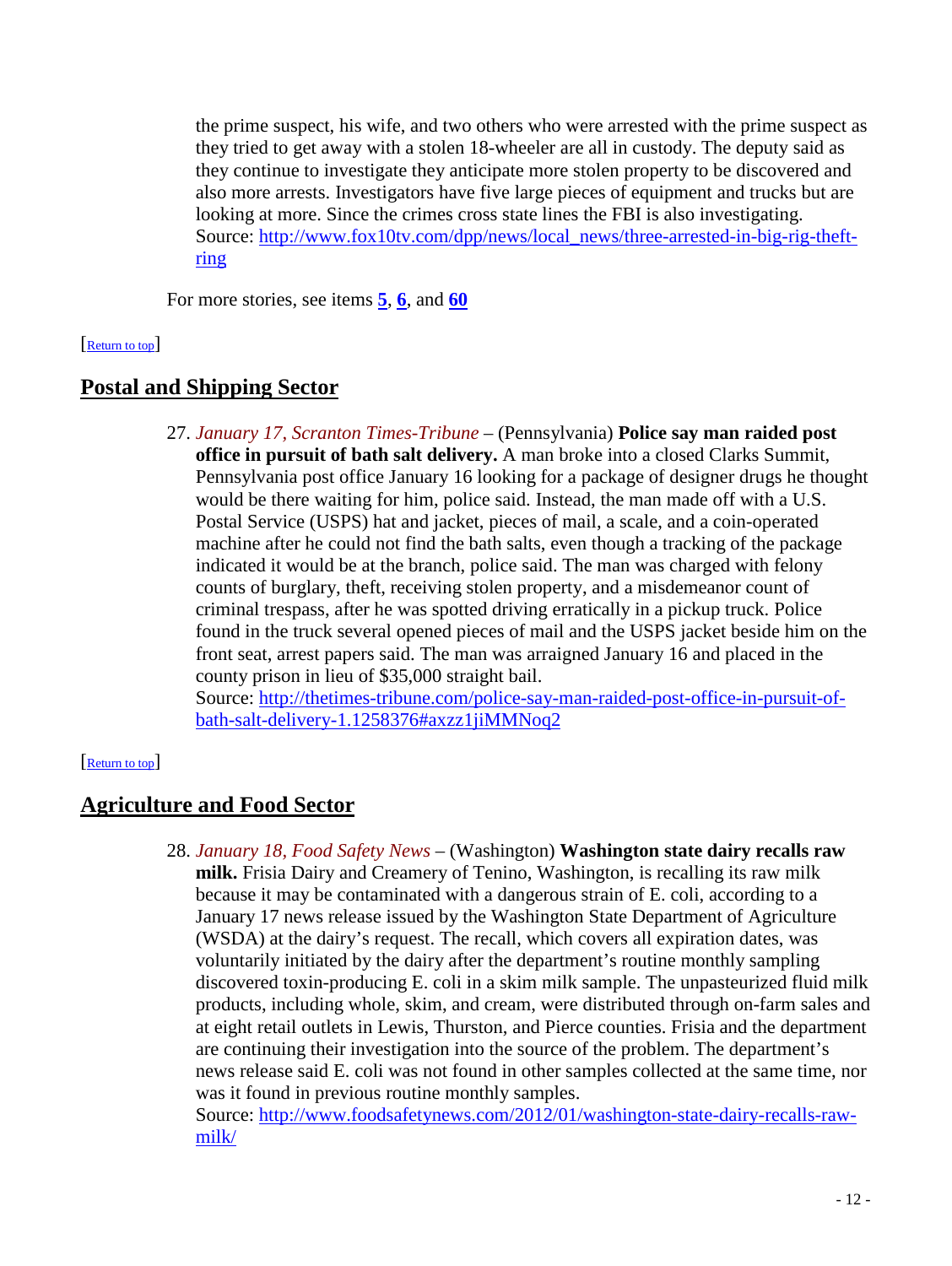<span id="page-12-2"></span>29. *January 18, Seattle Fire Department* – (Washington) **\$300,000 in damages at Belltown apartment complex fire.** Seattle firefighters knocked down a restaurant fire at a Belltown apartment complex that caused a partial evacuation of the 18-story building January 15. A 911 call came in reporting light smoke on several floors of a residential building. Engine Company 2 and 25 battled the heavy flames and intense heat of the first floor restaurant. It took firefighters 15 minutes to knock down the fire. The smoke for the kitchen rose through the ventilation system causing the building's alarm to sound. Several dozen residents self-evacuated. A bus was brought in to provide a warm shelter for the residents who were kept out of their units for about 90 minutes. Seattle fire investigators determined the cause of the fire was electrical originating at an electrical outlet. The damage estimates are \$150,000 to the structure and \$150,000 to the contents.

Source:<http://fdnntv.com/300K-Damages-Belltown-Apartment-Complex-Fire>

<span id="page-12-1"></span>30. *January 18, Food Safety News* – (National) **Allergen alert: Soy in sunflower seeds.** Ryt-way Industries is recalling select sunflower seeds because they may contain soy ingredients that were not declared on the packaging, Food Safety News reported January 18. The recall is of BIGS Dill Pickle Sunflower Seeds. The sunflower seeds were distributed nationwide in supermarkets, convenience stores, and U.S. military commissaries.

Source: [http://www.foodsafetynews.com/2012/01/allergen-alert-soy-in-sunflower](http://www.foodsafetynews.com/2012/01/allergen-alert-soy-in-sunflower-seeds/)[seeds/](http://www.foodsafetynews.com/2012/01/allergen-alert-soy-in-sunflower-seeds/)

31. *January 18, Food Safety News* – (National) **More cakes recalled due to plastic fragment concern.** Price Chopper Supermarkets is recalling two sizes of its bakery's Central Market Classics Tres Leches cakes — the 5 inch and the 8 inch, Food Safety News reported January 18. Rich Foods, the manufacturer of the sponge cake layers contained in these cakes, notified Price Chopper they may contain plastic fragments. Rich Foods recalled the cake about 2 weeks ago, saying small plastic fragments were shredding from defective packaging.

Source: [http://www.foodsafetynews.com/2012/01/more-cake-recalled-due-to-plastic](http://www.foodsafetynews.com/2012/01/more-cake-recalled-due-to-plastic-fragment-concern/)[fragment-concern/](http://www.foodsafetynews.com/2012/01/more-cake-recalled-due-to-plastic-fragment-concern/)

<span id="page-12-0"></span>32. *January 18, WIVB 4 Buffalo* – (New York) **Fire, HAZMAT crews battle chemical leak.** Firefighters and hazardous materials crews in Buffalo, New York, spent more than 4 hours, from January 17 into January 18, dealing with a chlorine leak in the city's industrial district. Crews were on the scene at ADM Milling. First responders got the company's 18 employees out, put them on a bus, and brought them to a safe area about a half mile away where medics were waiting. One person was taken from the scene by ambulance. The Buffalo fire commissioner said crews made several attempts to stop the leak with the emergency shut-off system, which did not work. Firefighters had to turn off the tanks manually.

Source:<http://www.wivb.com/dpp/news/local/chlorine-leak-sends-crews-to-ganson-st>

<span id="page-12-3"></span>33. *January 18, Associated Press* – (National) **USDA announces \$308 million in aid to states.** The nation's top agriculture official announced January 18 that more than \$300 million in emergency assistance was awarded to 33 states and Puerto Rico to help them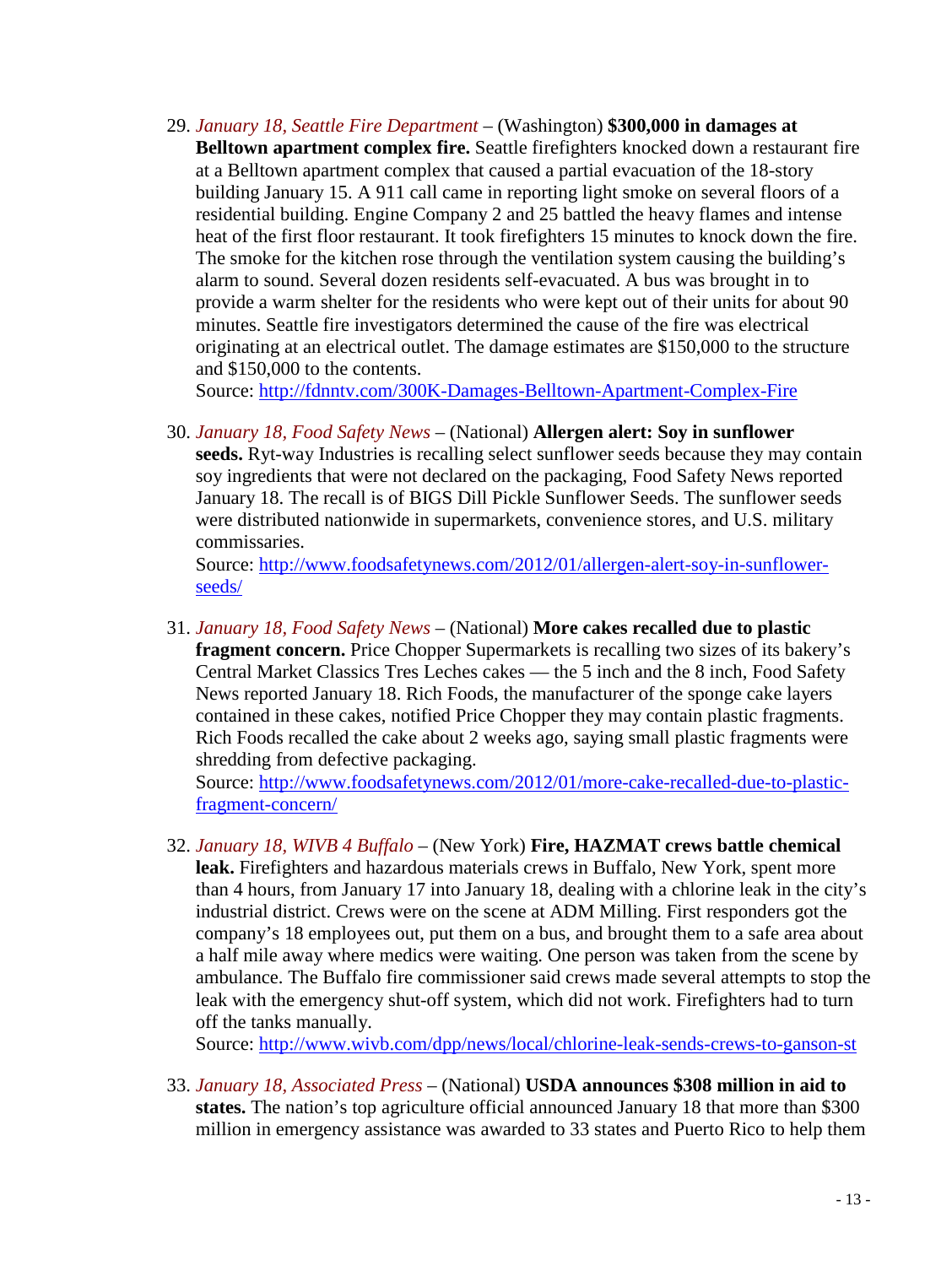recover from an unusually intense year for natural disasters across the United States. Utah and Missouri will receive the most disaster aid, together taking in \$109 million, or more than one-third of the \$308 million in aid from Department of Agriculture (USDA) watershed and conservation emergency funds, the USDA Secretary said. Flooding last spring in Utah inundated thousands of acres of farmland, costing farmers tens of millions of dollars lost to damaged and destroyed crops or delayed planting. Utah will receive \$60 million in watershed money for repair work and preventative measures, said the state conservation engineer for the U.S. Natural Resources Conservation Service. Missouri suffered months of flooding along the Missouri River after the U.S. Army Corps of Engineers authorized unprecedented releases from reservoirs in the northern river basin all summer to deal with unexpectedly heavy rain in May and above-average mountain snow-pack. Missouri will receive around \$49 million, of which \$35 million will come from the watershed program, and the rest from the Farm Service Agency's Emergency Conservation Program.

<span id="page-13-1"></span>Source:<http://online.wsj.com/article/AP78a8805aa36b40eab19b4d873702b121.html>

#### [\[Return to top\]](#page-0-1)

# **Water Sector**

34. *January 17, Muncie Star-Press* – (Indiana) **Water-boil advisory extended to today for Selma.** Indiana American Water Co.'s Muncie district extended a precautionary boil-water advisory January 17 for about 1,000 customers on the east side of Muncie, Indiana, and in the Selma area to conduct additional water testing after a 20-inch water main break near Elm and Seymour streets in Muncie January 16. The affected area is generally located east of Gray Street and includes the town of Selma. The main break significantly reduced pressure for customers in the affected area and service was restored around noon after crews were able to isolate the broken section of main. Customers in the affected area were advised to drink and cook with tap water only after boiling it for 5 minutes.

<span id="page-13-2"></span>Source: [http://www.thestarpress.com/article/20120118/NEWS01/201180311/Water](http://www.thestarpress.com/article/20120118/NEWS01/201180311/Water-boil-advisory-extended-today-Selma)[boil-advisory-extended-today-Selma](http://www.thestarpress.com/article/20120118/NEWS01/201180311/Water-boil-advisory-extended-today-Selma)

#### [\[Return to top\]](#page-0-1)

# **Public Health and Healthcare Sector**

<span id="page-13-0"></span>See item **[7](#page-2-3)**

#### [\[Return to top\]](#page-0-1)

# **Government Facilities Sector**

35. *January 18, Fox News; Associated Press* – (District of Columbia) **'Occupy' protesters suspected of throwing smoke bomb over White House fence.** An apparent smoke bomb was thrown over the fence of the White House in Washington, D.C., as hundreds of Occupy protesters massed outside the gates. The crowds were dispersed January 17,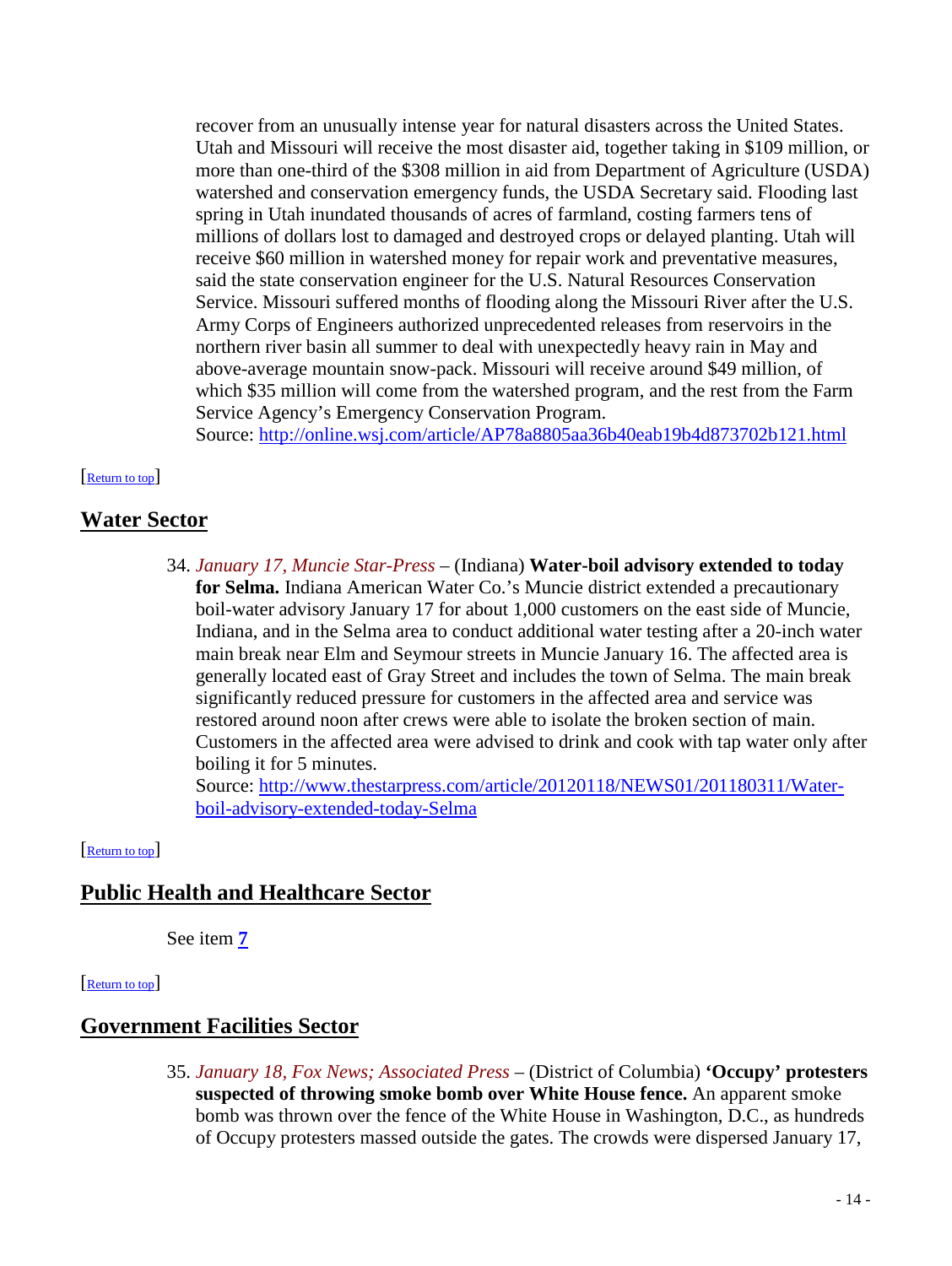and the White House was all clear. A U.S. Secret Service spokesman said there were no arrests. The U.S. President and First Lady were not home at the time of the incident. The scene outside the White House followed an earlier protest on the West Lawn of the Capitol, in which several hundred protesters affiliated with the Occupy Wall Street movement decried the influence of corporate money in politics and voiced myriad other grievances. Organizers touted the rally, known as Occupy Congress, as the largest national gathering of Occupy protesters to date, and secured a permit that would have allowed up to 10,000 people to participate. While the rally was mostly peaceful, there were some scuffles between police and protesters. U.S. Capitol Police said four people were arrested, one for allegedly assaulting a police officer, and three accused of crossing a police line.

Source: [http://www.foxnews.com/politics/2012/01/17/occupy-protesters-suspected](http://www.foxnews.com/politics/2012/01/17/occupy-protesters-suspected-throwing-smoke-bomb-over-white-house-fence/?test=latestnews)[throwing-smoke-bomb-over-white-house-fence/?test=latestnews](http://www.foxnews.com/politics/2012/01/17/occupy-protesters-suspected-throwing-smoke-bomb-over-white-house-fence/?test=latestnews)

36. *January 18, Associated Press* – (California) **San Diego school reopens after arson fire.** A San Diego elementary school reopened January 18, 2 days after an arson that caused \$600,000 in damage. The fire January 16 at Alice Birney school damaged the cafeteria, kitchen, and auditorium. It took 50 firefighters 20 minutes to douse the flames. Investigators determined a flammable liquid was used to set the fire. The federal Bureau of Alcohol, Tobacco, Firearms, and Explosives is offering a \$5,000 reward for information leading to an arrest.

Source: [http://www.mercurynews.com/breaking-news/ci\\_19765805](http://www.mercurynews.com/breaking-news/ci_19765805)

37. *January 18, Associated Press* – (North Carolina) **Western NC community college campuses being cleared.** One campus of a western North Carolina community college was secure and another was cleared after a staff member reported seeing a man walking through a parking lot with a handgun, the Associated Press reported January 18. About 1,000 students are on the east campus of Catawba Valley Community College in Hickory. That campus was secure, and police were clearing the main campus, where about 5,000 students attend classes. The Web site of Catawba Valley Community College in Hickory said both campuses were closed and all classes were canceled for the afternoon and evening of January 18. The school president told the Hickory Daily Record it is possible to get from east campus, where the gunman was reported, to the main campus via trails in the woods. Authorities describe the suspect as a white man in his mid-30s.

Source: [http://www.wwaytv3.com/2012/01/18/western-nc-community-college](http://www.wwaytv3.com/2012/01/18/western-nc-community-college-campuses-being-cleared)[campuses-being-cleared](http://www.wwaytv3.com/2012/01/18/western-nc-community-college-campuses-being-cleared)

<span id="page-14-0"></span>38. *January 17, CNN* – (District of Columbia) **Man accused of shooting at White House charged in 17-count indictment.** An Idaho man accused of firing a rifle at the White House faces 17 charges, including attempting to assassinate the U.S. President, after being formally indicted by a grand jury in Washington, D.C. January 17. The indictment against the suspect includes new charges such as assaulting officers of the U.S. government with a deadly weapon, injury to U.S. property, namely the White House, use of a firearm during a crime of violence, and assault with a dangerous weapon. The man allegedly fired a rifle at the White House November 11 and then fled. The indictment says the suspect "did forcibly assault, intimidate, and interfere" with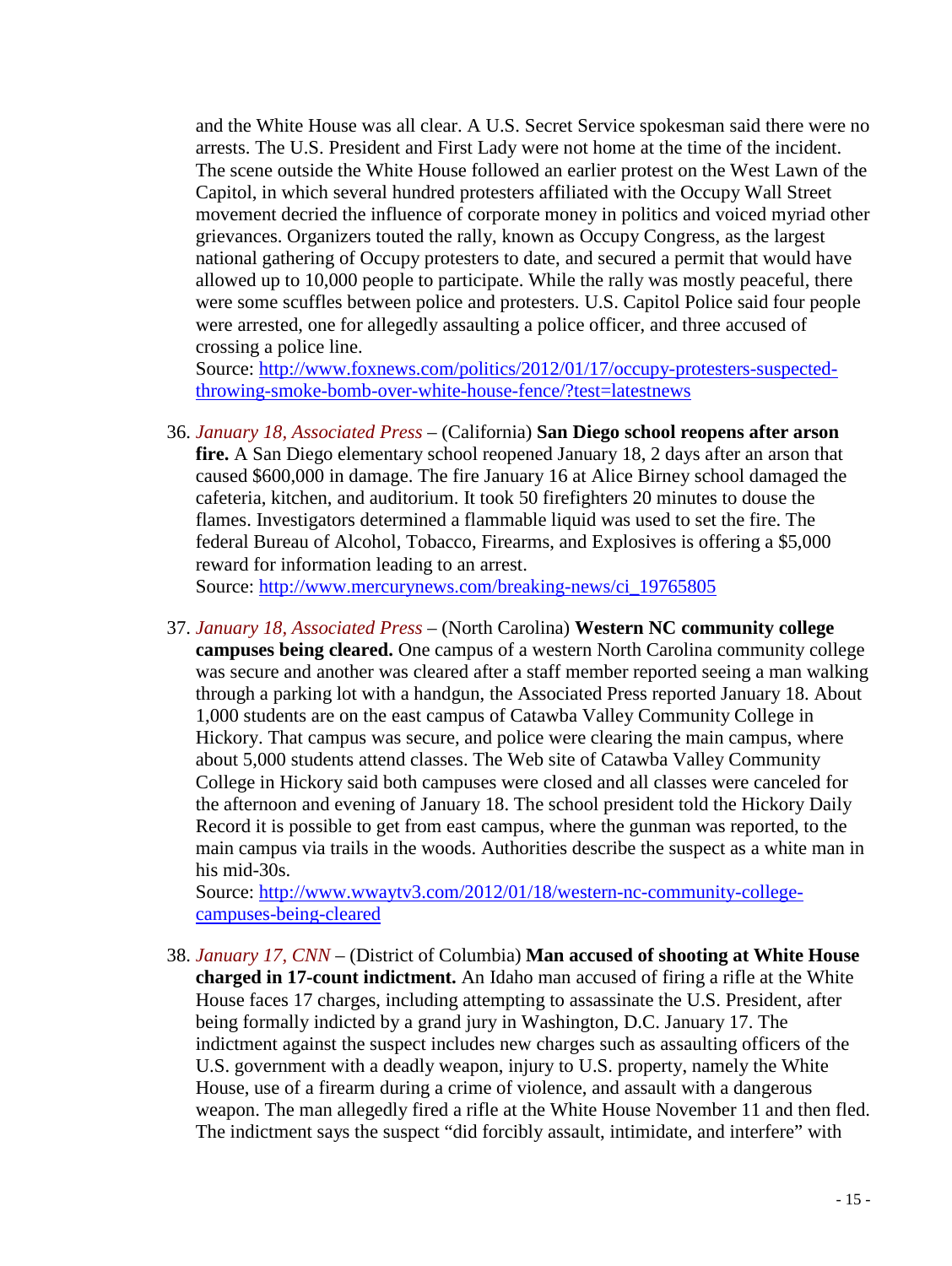three Secret Service employees by firing at the White House. Several rounds hit the exterior of the White House near the second story residence area for the first family. The suspect was arrested 5 days later in Pennsylvania, and has been jailed ever since. Source:<http://www.cnn.com/2012/01/17/justice/white-house-shooting/index.html>

39. *January 13, KOIN 6 Portland* – (Oregon) **Small explosion at David Douglas HS sends 12 to hospital.** Eleven students and a teacher were taken to area hospitals following a small explosion in a science classroom of David Douglas High School in Portland, Oregon, January 13. According to Portland Fire & Rescue (PF&R), a teacher was working with in a sink with a sodium-based metal that suddenly ignited when it came in contact with water. The incident was followed by the release of gas, filling the classroom with smoke. The explosion prompted PF&R to issue a Level 2 hazmat response. Eleven of the 25 students who were in the classroom, along with the teacher, were treated at the scene, most for "upper respiratory distress." The clothing of all 11 students tested for high concentrations of pH, PF&R reported. The communications director for the David Douglas School District said 12 classrooms in the science wing were evacuated, but the rest of the school remained open. Source: [http://www.koinlocal6.com/news/local/story/Small-explosion-at-David-](http://www.koinlocal6.com/news/local/story/Small-explosion-at-David-Douglas-HS-sends-12-to/6xOTYAey4keFfu1vobGs8A.cspx)[Douglas-HS-sends-12-to/6xOTYAey4keFfu1vobGs8A.cspx](http://www.koinlocal6.com/news/local/story/Small-explosion-at-David-Douglas-HS-sends-12-to/6xOTYAey4keFfu1vobGs8A.cspx)

<span id="page-15-0"></span>For more stories, see items **[3](#page-1-0)**, **[9](#page-3-3)**, **[21](#page-9-1)**, **[30](#page-12-1)**, **[41](#page-15-1)**, and **[55](#page-20-1)**

[\[Return to top\]](#page-0-1) 

# **Emergency Services Sector**

40. *January 17, New Haven Register* – (Connecticut) **Police: Man impersonating cops used stolen credit card in Old Saybrook, led officers on chase.** After a brief foot chase January 16 in Old Saybrook, Connecticut, local police captured a man who was impersonating police. Police were investigating an incident at a CVS Pharmacy in which a man walked in the store and flashed a police badge and identification while using a stolen credit card to make a purchase. Later, the man was spotted at the Saybrook Point Inn, where he used a gift card he purchased with the stolen credit card to pay for a spa treatment. When police arrived, the man ran off and led them on a foot chase through the first floor and basement of the inn before he was captured. Source:

[http://www.shorelinetimes.com/articles/2012/01/17/news/doc4f157b268aff0785055561](http://www.shorelinetimes.com/articles/2012/01/17/news/doc4f157b268aff0785055561.txt) [.txt](http://www.shorelinetimes.com/articles/2012/01/17/news/doc4f157b268aff0785055561.txt)

<span id="page-15-1"></span>41. *January 17, Los Angeles Times* – (California) **LAPD seeks gunman who fired at officers in south L.A.** Police searched January 17 for a gunman who shot at officers from a vehicle in south Los Angeles. No officers were hurt in the incident said a Los Angeles police spokesman. A man in a burgundy-colored car drove up to where a task force of Los Angeles Police Department narcotics detectives and an FBI agent were meeting, got out of his car and opened fire, police said. The man ran from the scene. It was not immediately clear if the man was struck by return gunfire, and police did not say how many shots were fired. Nearby 52nd Street Elementary School was placed on a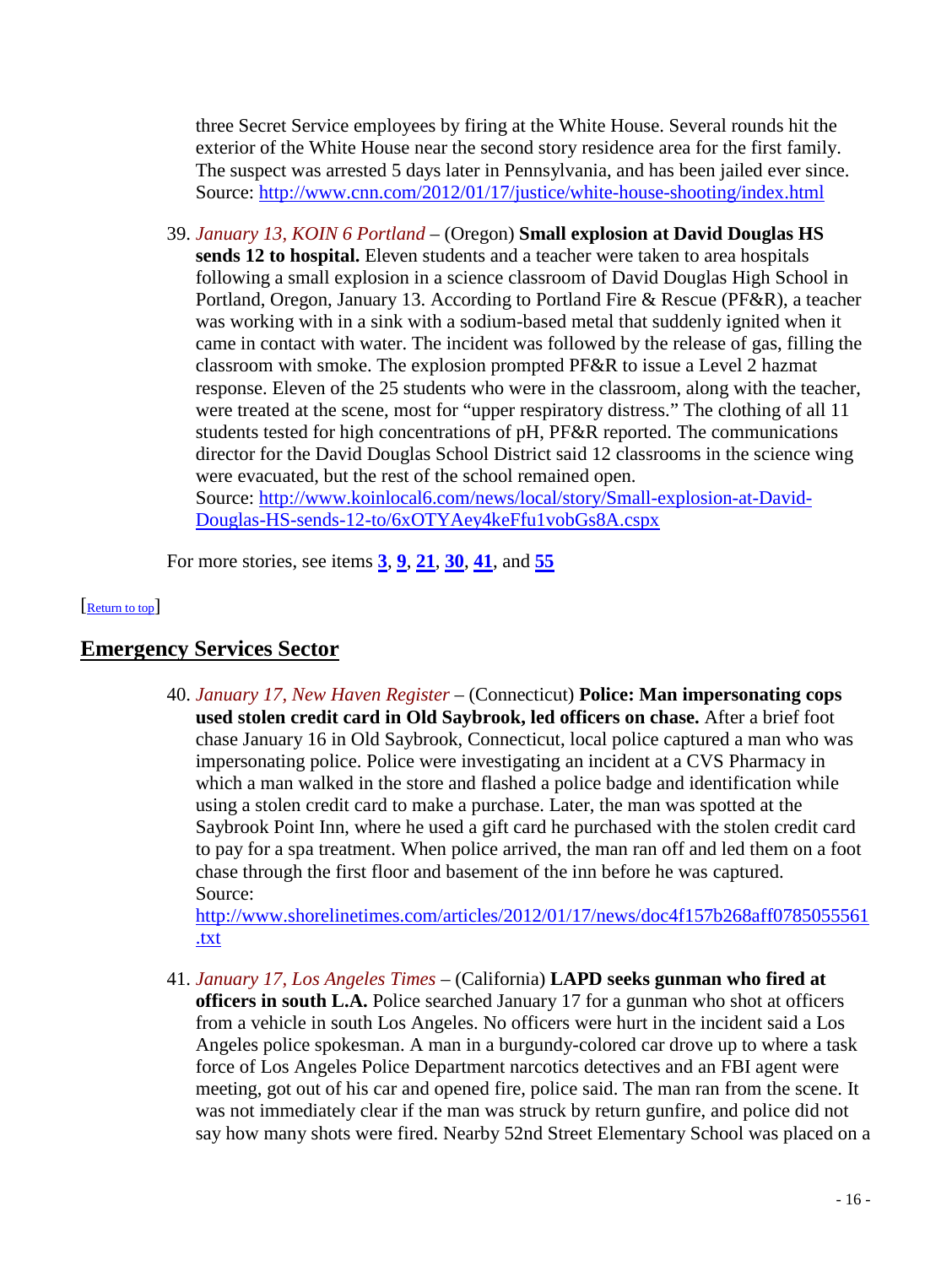lockdown as police swarmed the area and searched for the suspect, police said. Source:<http://latimesblogs.latimes.com/lanow/2012/01/gunman-lapd.html>

42. *January 13, WRTV 6 Indianapolis* – (Indiana) **Police gear taken from undercover officer's car.** Police are looking for suspects in the theft of several items from an undercover Indianapolis police officer's vehicle. The thefts happened January 12. The officer said he had stopped at a coffee shop and parked the undercover police car next to the building, WRTV 6 Indianapolis reported. The officer was inside for just a few minutes and found the back window of the car broken when he returned, police said. The officer's .40-caliber police-issued handgun and three loaded magazines were taken, along with his personal 9mm Taurus handgun, a protective vest, handcuffs, two badges, and other equipment.

Source:<http://www.theindychannel.com/news/30206156/detail.html>

<span id="page-16-0"></span>For another story, see item **[38](#page-14-0)**

#### [\[Return to top\]](#page-0-1)

# **Information Technology Sector**

- 43. *January 18, H Security* (International) **Oracle updates close 78 holes.** Oracle released 78 security patches in its January Critical Patch Updates. The company said these patch day updates address vulnerabilities in "hundreds of Oracle products." Sixteen of the vulnerabilities patched are remotely exploitable without authentication. Affected products include Oracle Database 10g and 11g, Fusion Middleware 11g, Application Server 10g, Outside In Technology, WebLogic Server, versions 11i and 12 of its E-Business Suite, Oracle Transportation Management, JD Edwards, Sun Ray, VM Virtualbox, Virtual Desktop Infrastructure, MySQL Server, and PeopleSoft Enterprise CRM, HCM, and PeopleTools. A vulnerability in Solaris 9, 10, and 11 Express's TCP/IP is the highest rated of these with a CVSS score of 7.8 out of 10.0. The company advises users to install the patches as soon as they become available, because of "the threat posed by a successful attack." Executive summaries of the vulnerabilities can be found in the security advisory. Source: [http://www.h-online.com/security/news/item/Oracle-updates-close-78-holes-](http://www.h-online.com/security/news/item/Oracle-updates-close-78-holes-1414741.html)[1414741.html](http://www.h-online.com/security/news/item/Oracle-updates-close-78-holes-1414741.html)
- 44. *January 18, IDG News Service* (International) **Secunia sets six-month deadline for vulnerability disclosures.** Vulnerability research firm Secunia announced, effective from the beginning of 2012, software vendors will have a 6-month deadline to fix vulnerabilities reported through its Vulnerability Coordination Reward Program. Secunia's previous deadline established in 2003 was 1 year. The decision to reduce it came after studying the history of the company's vulnerability coordination efforts. Source:

http://www.computerworld.com/s/article/9223513/Secunia sets six month deadline f [or\\_vulnerability\\_disclosures?taxonomyId=17](http://www.computerworld.com/s/article/9223513/Secunia_sets_six_month_deadline_for_vulnerability_disclosures?taxonomyId=17)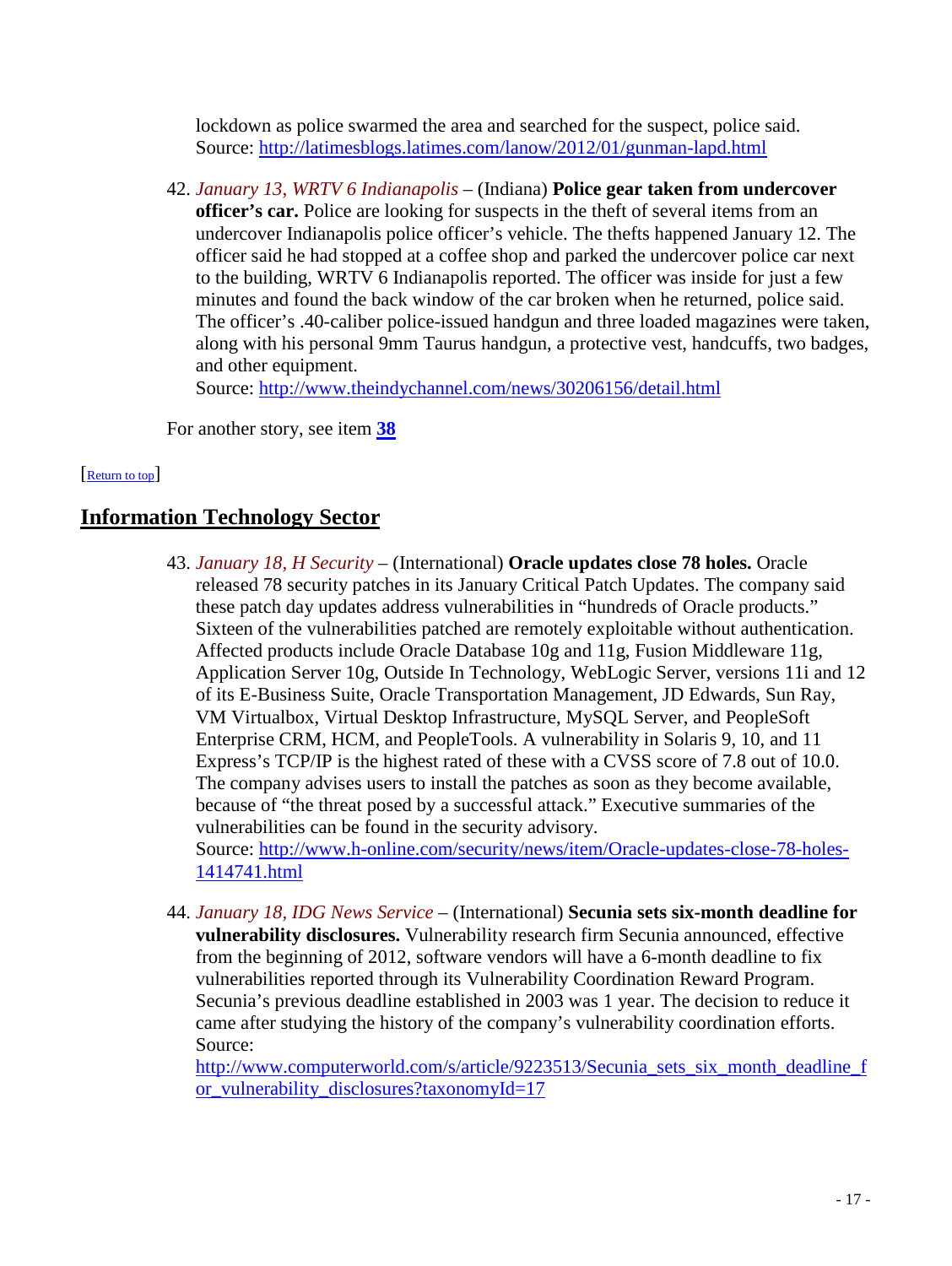- <span id="page-17-0"></span>45. *January 18, Help Net Security* – (International) **Facebook 'free mobile recharge' scam hijacks accounts.** A phishing and survey scam rolled into one is currently targeting Facebook users and ends up hijacking their accounts and makes it difficult for users to get them back, warns a McAfee researcher. The victims are lured with messages seemingly posted by friends claiming they received a "100rs free recharge." Following the offered link, users connect to a page asking them to enter Facebook login credentials to receive it. Once the account details are entered and the "Log In" button is pressed, the page redirects users to a page mimicking a Facebook one, which asks the user to complete a survey to unlock the recharge option. In the background, the page sends the recorded log-in credentials — in clear text via a HTTP POST request — to a remote server operated by the scammers. The scammers then use the credentials to access the victims' Facebook accounts, change information contained in them (including the password and the e-mail address), and post the same message that lured in the victims in the first place. The affected users are unable to immediately do anything about it. "Even if the victims try to reset their passwords, they will never get the password reset email from Facebook," said the researcher. Source:<http://www.net-security.org/secworld.php?id=12234>
- 46. *January 17, CNET News* (International) **McAfee software lets scammers hijack PCs to send spam.** McAfee is looking into a problem with a service in its SaaS Endpoint Protection software that appears to be allowing computers to serve as open proxies for sending spam, the company told CNET January 17. "We are aware of the issue and have both threat analytics and development teams diligently analyzing the problem and possible solutions," the company said in a statement. "We will have more information on the issue shortly. "The problem was reported by McAfee customers on the Web who complained their e-mails were being blocked by e-mail providers and their IP addresses were being blacklisted for sending spam. The problem appears to be in the RumorServer Service myAgtSvc.exe, McAfee Peer Distribution Service, which is part of McAfee SaaS Endpoint Protection Suite, previously known as Total Protection Service, according to the Kaamar Blog. The technology, used for delivering updates to computers without a direct Internet connection, serves as an Open Proxy on Port 6515, which effectively opens the computer up to being used to send spam to other sites that looks like it is coming from that IP address, the blog post said. Source: [http://news.cnet.com/8301-1009\\_3-57360694-83/mcafee-software-lets](http://news.cnet.com/8301-1009_3-57360694-83/mcafee-software-lets-scammers-hijack-pcs-to-send-spam/)[scammers-hijack-pcs-to-send-spam/](http://news.cnet.com/8301-1009_3-57360694-83/mcafee-software-lets-scammers-hijack-pcs-to-send-spam/)
- 47. *January 17, Reuters* (International) **Symantec says hackers stole source code in 2006.** Symantec Corp said a 2006 breach led to the theft of the source code to its flagship Norton security software, reversing its previous position that it had not been hacked. The world's biggest maker of security software previously said hackers stole the code from a third party, but corrected that statement January 17 after an investigation found Symantec's own networks were infiltrated. The unknown hackers obtained the source code to Norton Antivirus Corporate Edition, Norton Internet Security, Norton Utilities, Norton GoBack, and pcAnywhere, a Symantec spokesman said. The week of January 9, the hackers released the code to a 2006 version of Norton Utilities and said they planned to release code to its antivirus software January 17. It was unclear why the source code was being released 6 years after the theft. The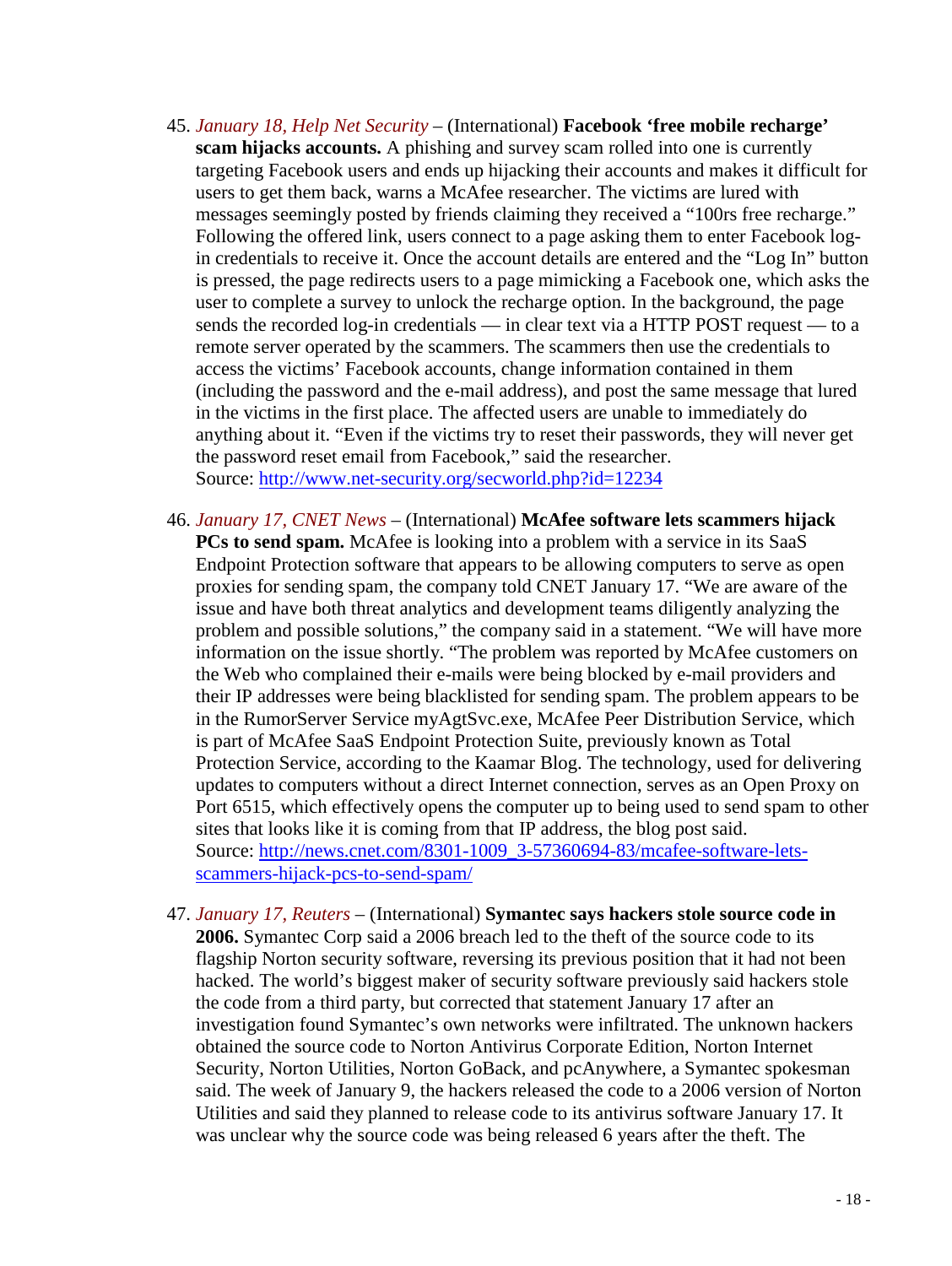spokesman said the 2006 attack presented no threat to customers using the most recent versions of Symantec's software. Yet, an analyst with ITIC who helps companies evaluate security software, said Symantec's customers should be concerned about the potential for hackers to use the stolen source code to figure out how to defeat some protections in Symantec's software. Symantec said earlier in January its own network was not breached when the source code was taken. However, the spokesman said January 17 an investigation into the matter revealed the company's networks were compromised. He also said customers of pcAnywhere, a program that facilitates remote access of PCs, may face "a slightly increased security risk" as a result of the exposure. Source: [http://www.reuters.com/article/2012/01/17/us-symantec-hackers](http://www.reuters.com/article/2012/01/17/us-symantec-hackers-idUSTRE80G1DX20120117)[idUSTRE80G1DX20120117](http://www.reuters.com/article/2012/01/17/us-symantec-hackers-idUSTRE80G1DX20120117)

48. *January 11, Cisco* – (International) **Cisco security response: Wi-Fi protected setup PIN brute force vulnerability.** On December 27, the U.S. Computer Emergency Readiness Team released Vulnerability Note #723755, describing a vulnerability that exists in the Wi-Fi Alliance Wi-Fi Protected Setup (WPS) protocol, also known as Wi-Fi Simple Config, when devices are operating in PIN External Registrar (PIN-ER) mode. Devices operating in PIN-ER mode allow a WPS capable client to supply only the correct WPS PIN to configure their client on a properly secured network. A weakness in the protocol affects all devices that operate in the PIN-ER mode, and may allow an unauthenticated, remote attacker to brute force the WPS configuration PIN in a short amount of time. Now, Cisco announced exploit code and functional attack tools that exploit the weakness within the WPS protocol have been released. The vulnerability is due to a flaw that allows an attacker to determine when the first 4-digits of the 8-digit PIN are known. The eighth digit of the PIN is utilized as a checksum of the first 7 digits and does not contribute to the available PIN space. Because the PIN space has been significantly reduced, an attacker could brute force the WPS pin in as little as a few hours. While the affected devices implement the WPS 1.0 standard that requires that a 60-second lockout be implemented after three unsuccessful attempts to authenticate to the device, this does not substantially mitigate this issue as it only increases the time to exploit the protocol weakness from a few hours to at most several days. It is Cisco's recommendation to disable the WPS feature to prevent exploitation of this vulnerability.

Source: [https://tools.cisco.com/security/center/content/CiscoSecurityResponse/cisco-sr-](https://tools.cisco.com/security/center/content/CiscoSecurityResponse/cisco-sr-20120111-wps)[20120111-wps](https://tools.cisco.com/security/center/content/CiscoSecurityResponse/cisco-sr-20120111-wps)

For more stories, see items **[12](#page-5-0)**, **[13](#page-5-1)**, **[15](#page-6-0)**, and **[51](#page-19-0)**

#### **Internet Alert Dashboard**

To report cyber infrastructure incidents or to request information, please contact US-CERT at [sos@us-cert.gov](mailto:sos@us-cert.gov) or visit their Web site[: http://www.us-cert.gov](http://www.us-cert.gov/)

<span id="page-18-0"></span>Information on IT information sharing and analysis can be found at the IT ISAC (Information Sharing and Analysis Center) Web site: [https://www.it-isac.org](https://www.it-isac.org/) 

[\[Return to top\]](#page-0-1)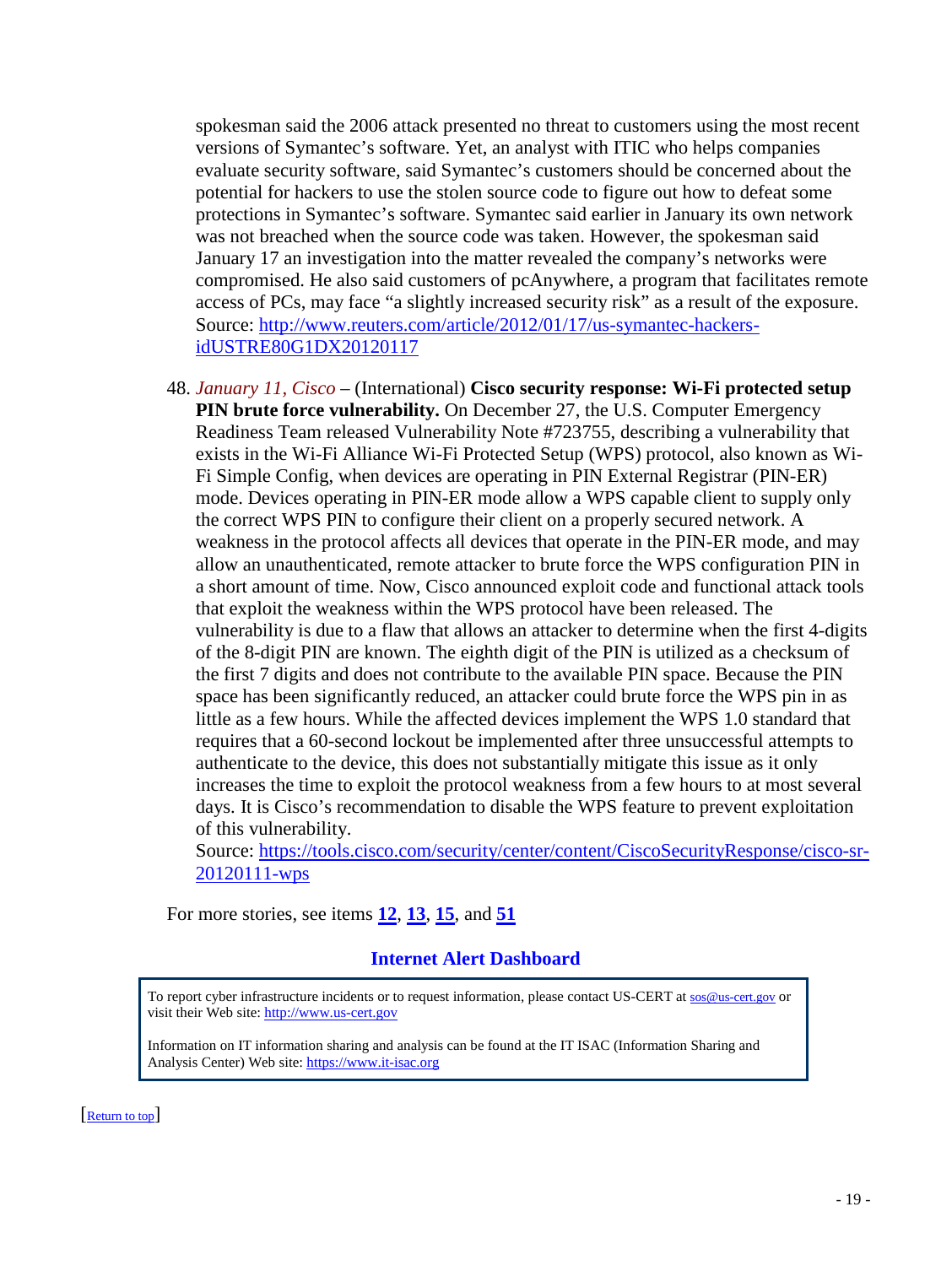# **Communications Sector**

49. *January 18, Green Bay Press-Gazette* – (Wisconsin) **WYDR The Drive back on the air after power failure.** The frequency for radio station WYDR The Drive in Neenah, Wisconsin, went dead January 18 for several hours after a power failure at its transmitter site resulting from the cold weather. The classic rock station that broadcasts to the Fox Cities was silent at about 6:15 a.m. but was live again at around 11 a.m. Its sister stations in Green Bay, 99.7 and 101.9, and the online stream were unaffected. The power outage resulted from freezing temperatures in the transmitter building, according to the station.

Source:

[http://www.greenbaypressgazette.com/article/20120118/GPG0101/120118067/WYDR-](http://www.greenbaypressgazette.com/article/20120118/GPG0101/120118067/WYDR-Drive-off-air-because-power-outage?odyssey=mod|defcon|text|GPG-News)[Drive-off-air-because-power-outage?odyssey=mod|defcon|text|GPG-News](http://www.greenbaypressgazette.com/article/20120118/GPG0101/120118067/WYDR-Drive-off-air-because-power-outage?odyssey=mod|defcon|text|GPG-News)

50. *January 18, Raleigh News & Observer* – (North Carolina) **Time Warner Internet blackout not SOPA related.** A major Internet outage kept Time Warner customers across North Carolina offline the morning of January 18. Internet services were restored, as of 9:09 a.m., a Time Warner spokesman said. "We did some maintenance overnight. An issue affected both Internet and TV services. The outage began around 6 a.m.," the Time Warner spokesman said. Source: [http://www.newsobserver.com/2012/01/18/1787136/time-warner-internet-](http://www.newsobserver.com/2012/01/18/1787136/time-warner-internet-blackout.html)

[blackout.html](http://www.newsobserver.com/2012/01/18/1787136/time-warner-internet-blackout.html)

<span id="page-19-0"></span>51. *January 18, Chillicothe Gazette* – (Ohio) **Weather, water disrupt TV, Internet services.** Storms January 17 resulted in Horizon warning Ohio customers about service outages. A power outage in Columbus caused WCMH-TV (Channel 4, NBC) and WBNS-TV (Channel 10, CBS) to lose power at their transmission towers. Horizon customers January 17 lost those two channels until power could be restored at the tower location, which was expected to happen by the morning of January 18. The channel outages also impacted DirectTV subscribers. Internet service also could be affected because of a broken water line in a Columbus building that houses Internet connection equipment for several Internet service providers around Ohio. A Horizon spokesman said January 17 that power to that building had to be shut off until the water line could be fixed. Auxiliary power had to be used, but had the potential to shut off and cause Internet service interruptions.

Source:<http://www.chillicothegazette.com/article/20120118/NEWS01/201180325>

52. *January 17, Rochester Democrat and Chronicle* – (New York) **WXXI radio tower damaged.** Repairs to the damaged WXXI radio tower in Rochester, New York, took the AM station off the air for several hours January 17. WRUR-FM (88.5) remained on the air while WXXI-AM (1370) was off, a spokeswoman for the public radio station said. She gave no specifics on the damage to the tower. A statement on the station's Web site shortly before 1 p.m. said, "AM 1370 is now back on the air. We will continue broadcasting on FM 88.5 today, through the end of All Things Considered. At 6 p.m., WRUR will resume its regular programming." Source: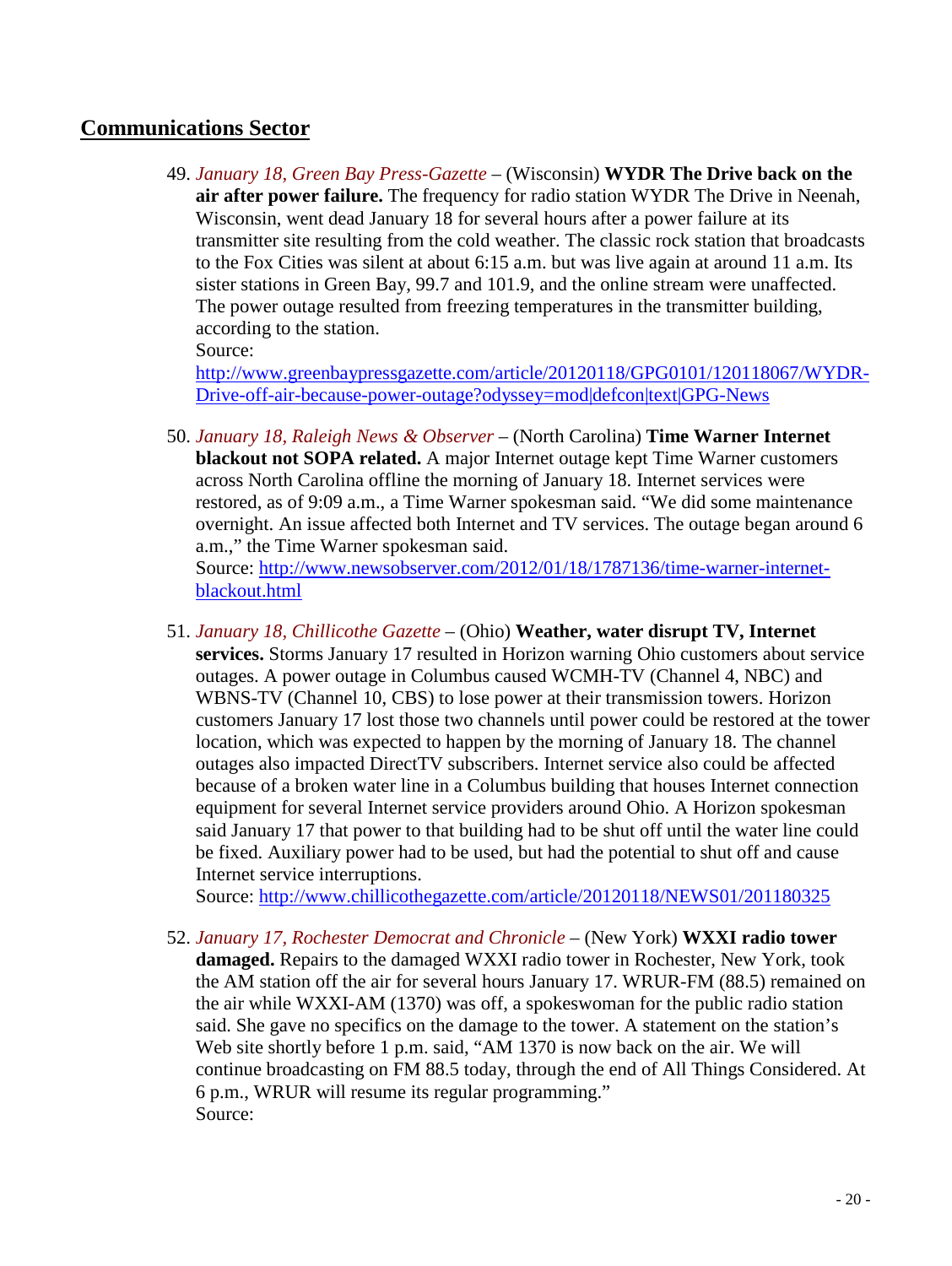[http://www.democratandchronicle.com/article/20120117/NEWS01/120117014/WXXI](http://www.democratandchronicle.com/article/20120117/NEWS01/120117014/WXXI-radio-tower-damaged?odyssey=nav|head)[radio-tower-damaged?odyssey=nav|head](http://www.democratandchronicle.com/article/20120117/NEWS01/120117014/WXXI-radio-tower-damaged?odyssey=nav|head)

53. *January 17, WHNS 21 Greenville* – (South Carolina) **Weather radio transmitter broadcasting again.** The weather radio transmitter in South Carolina that was damaged the week of January 9 was back on the air January 17, according to the National Weather Service (NWS). Officials said the transmitter on Paris Mountain in Greenville County, which broadcasts on a frequency of 162.55 megahertz, experienced a major hardware failure. On January 17, the NWS said a temporary antenna was brought in to provide service until the main antenna can be replaced. They said the temporary transmitter was broadcasting, but only at half the power. The NWS said the main antenna will be replaced sometime late this winter. Source: [http://www.foxcarolina.com/story/16539751/weather-radio-transmitter](http://www.foxcarolina.com/story/16539751/weather-radio-transmitter-broadcasting-again)[broadcasting-again](http://www.foxcarolina.com/story/16539751/weather-radio-transmitter-broadcasting-again)

<span id="page-20-0"></span>For more stories, see items **[13](#page-5-1)** and **[45](#page-17-0)**

#### [\[Return to top\]](#page-0-1)

# **Commercial Facilities Sector**

- 54. *January 18, WLKY 32 Louisville* (Kentucky) **East Louisville residents clean up storm damage.** Businesses and residents in east Louisville, Kentucky, were busy January 18 cleaning up damage left behind by severe weather January 17. The tennis club at Springhurst was temporarily closed after taking a direct hit from one of the tornadoes. Winds tore one wall of the building completely off, leaving siding, roofing, and insulation everywhere. At the tennis club, the courts were packed at the time the tornado came through, with roughly 50 people on them. However, owners got everyone off them and into safety before it officially hit. The club was just a portion of the 4-mile path the National Weather Service said the tornado took. In other areas of eastern Jefferson County, trees were uprooted and utility poles were toppled, leaving lines dangling. It was all the result of a tornado packing winds in the 95 mph range. Source:<http://www.wlky.com/news/30238444/detail.html>
- <span id="page-20-1"></span>55. *January 18, Softpedia* – (International) **Government and military members exposed after David Morgan hack.** A hacker managed to bypass the security mechanisms implemented by online clothing and accessories store David Morgan, leaking usernames, represented by e-mails, and password hashes, Softpedia reported January 18. The hacker posted a number of 6,000 credential sets on Pastebin, but he claims he obtained more than 24,000 in total. The hacker warned a lot of the e-mail addresses utilized as usernames end in .mil and .gov domain extensions which is an indication that members of the government and military may be exposed as a result of the hack. The hacker identified 71 .mil and 76 .gov email addresses among the leaked data. Besides the military and government e-mail addresses, the leak also contains many usernames represented by company e-mails, which may be used to launch targeted social engineering attacks.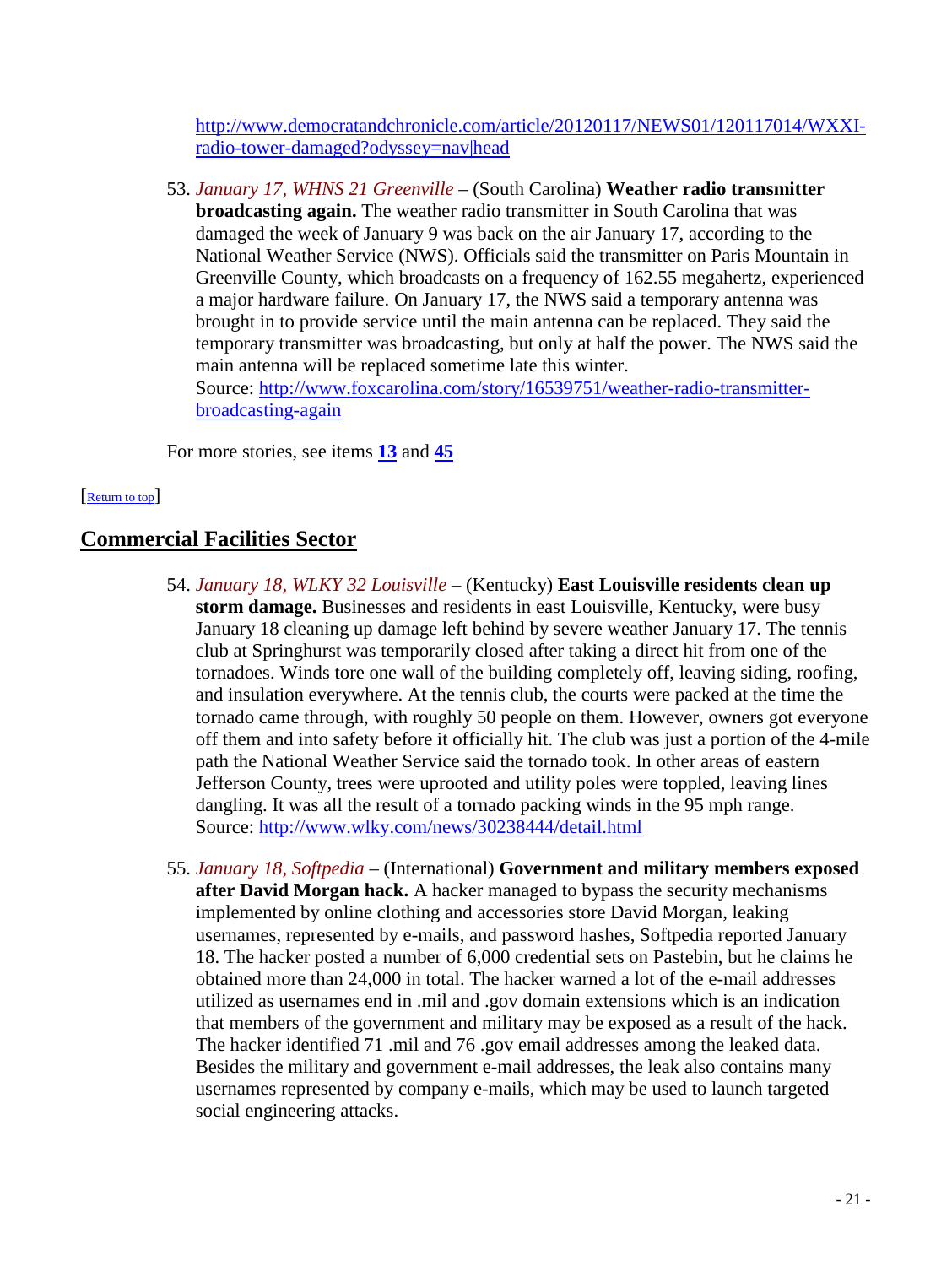Source: [http://news.softpedia.com/news/Government-and-Military-Members-Exposed-](http://news.softpedia.com/news/Government-and-Military-Members-Exposed-After-David-Morgan-Hack-247111.shtml)[After-David-Morgan-Hack-247111.shtml](http://news.softpedia.com/news/Government-and-Military-Members-Exposed-After-David-Morgan-Hack-247111.shtml)

56. *January 17, CNN* – (California) **Accused California salon shooter to be arraigned Wednesday.** A man who allegedly shot his ex-wife and seven other people to death in the deadliest shooting in Orange County, California, was indicted and scheduled to be arraigned January 18, prosecutors said. The suspect was indicted January 17 on multiple charges related to the October 12 shooting at the Salon Meritage hair salon in Seal Beach, the Orange County District Attorney's office said. The suspect faces eight felony counts of special circumstances murder for committing multiple murders, and one felony count of attempted murder, officials said. Prosecutors previously said they will seek the death penalty. The suspect and his ex-wife were battling over custody of their son, and the dispute was the motive in the shooting, the Orange County District Attorney said in October.

Source: [http://www.cnn.com/2012/01/17/justice/california-shooting](http://www.cnn.com/2012/01/17/justice/california-shooting-indictment/index.html?hpt=us_c2)[indictment/index.html?hpt=us\\_c2](http://www.cnn.com/2012/01/17/justice/california-shooting-indictment/index.html?hpt=us_c2)

57. *January 17, Orlando Sentinel* – (Florida) **Man who left pipe bomb in Ocoee park arrested, cops say.** Police in Ocoee, Florida, arrested a man accused of planting a pipe bomb at the city's Central Park in July 2011, the police department said January 17. A city parks services worker found the pipe bomb, police said, under a pavilion. The worker took the device to the police department. Officers called in an Orange County Sheriff's Office bomb squad, which detonated the bomb. Investigators at the time said the device was either live or had been live "at one time." Investigators later identified the suspect as the man responsible for the bomb. He faces charges of possession of or manufacturing of a destructive device.

Source: [http://www.orlandosentinel.com/news/local/orange/os-pipe-bomb-arrest-ocoee](http://www.orlandosentinel.com/news/local/orange/os-pipe-bomb-arrest-ocoee-central-park-20120117,0,7127131.story)[central-park-20120117,0,7127131.story](http://www.orlandosentinel.com/news/local/orange/os-pipe-bomb-arrest-ocoee-central-park-20120117,0,7127131.story)

<span id="page-21-0"></span>For another story, see item **[29](#page-12-2)**

# [\[Return to top\]](#page-0-1)

# **National Monuments and Icons Sector**

58. *January 17, Dayton Beach News-Journal* – (Florida) **Forest Service and firefighters battle new fires.** Two new fires sprang up January 17 in Volusia County, Florida, bringing to the total number of fires being monitored to 10. Florida Forest Service (FFS) and Volusia County firefighters were able to quickly get one fire under control, containing it to about 1 acre. Shortly afterwards, an individual with the forest service was driving along U.S. 92 west of Daytona Beach when he saw a column of smoke in the woods and reported it. The fire was burning in a wooded area perilously close to many homes. This time, firefighters with the city of Daytona Beach helped the FFS and Volusia County firefighters control the fire and protect the homes. Working in thick smoke, forest service bulldozer operators quickly laid down a wide lane around the fire and estimated it was contained at between 1 and 2 acres. Meanwhile, firefighters continue to monitor the fires burning elsewhere in Volusia County. At many locations,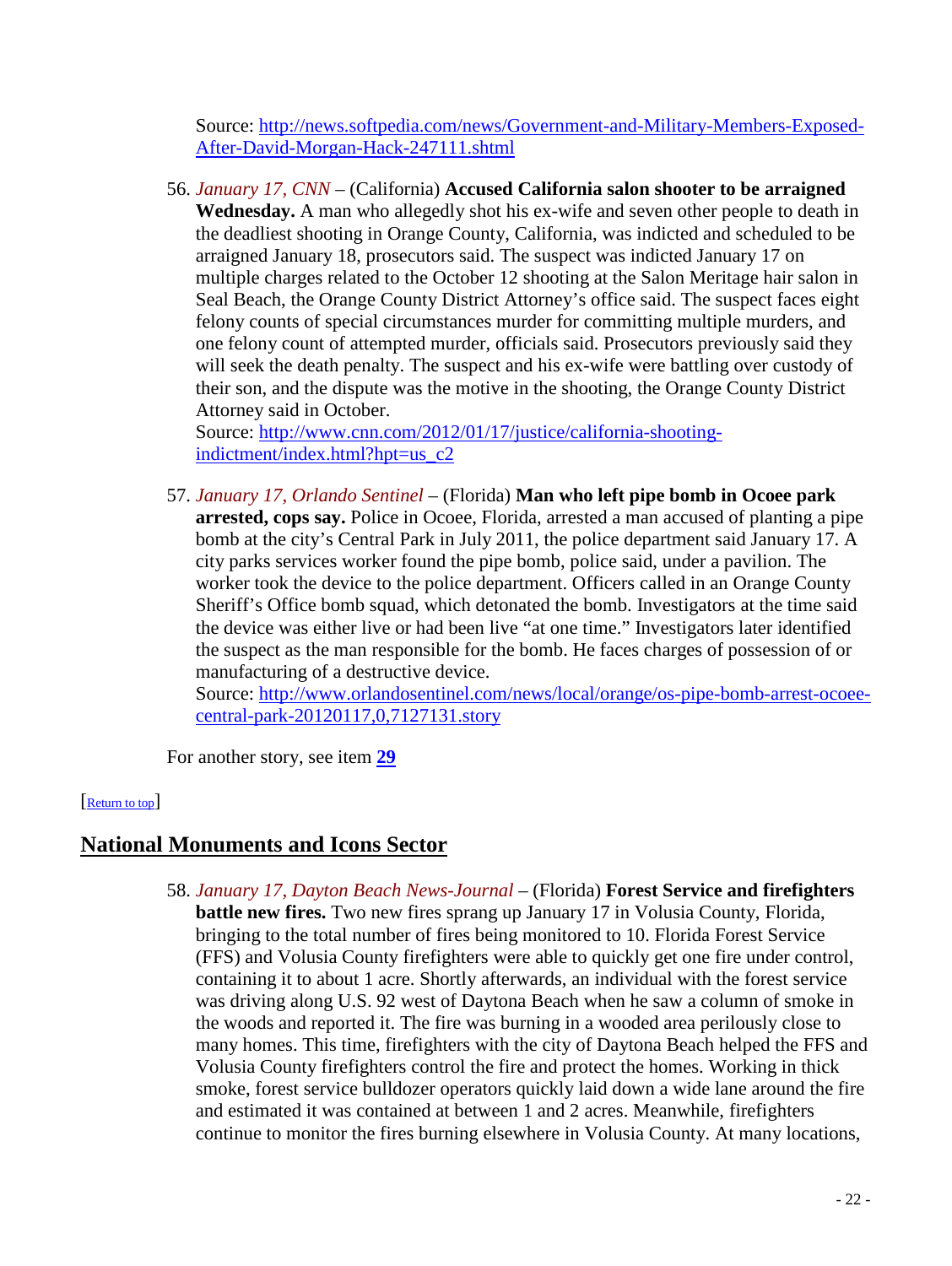firefighters stayed on duty overnight to prevent flareups. Source: [http://www.news-journalonline.com/breakingnews/2012/01/forest-service-and](http://www.news-journalonline.com/breakingnews/2012/01/forest-service-and-firefighters-battle-new-fires.html)[firefighters-battle-new-fires.html](http://www.news-journalonline.com/breakingnews/2012/01/forest-service-and-firefighters-battle-new-fires.html)

59. *January 16, WKMG 6 Orlando* – (Florida) **Arson ruled out in fire that toppled 'The Senator' at Big Tree Park.** Fire officials said arson is not to blame in a fire that toppled "The Senator," one of the oldest cypress trees in the world, which was reduced to a stump January 16 at Big Tree Park in Seminole County, Florida. Investigators initially said arson was a possibility because a pile of twigs was found at the base of the tree, there had not been recent lightning strike, and no power lines are located nearby. The official cause is not yet known, and an investigation is ongoing. An arson investigator said the possible cause was a lightning strike from a few weeks ago. The tree, named after a Florida senator who in 1927 donated the property on which the landmark sits, was about 120 feet tall and its trunk had a diameter of nearly 18 feet. It was the main attraction in the park dedicated in 1929. The tree had reached a height of 165 feet before a 1925 hurricane lopped off its top. Afterward, lightning rods were installed to protect the tree. More than a dozen firefighters were at the park when the fire occurred but hoses and water from a helicopter could not save the tree. Source: [http://www.clickorlando.com/news/Arson-ruled-out-in-fire-that-toppled-The-](http://www.clickorlando.com/news/Arson-ruled-out-in-fire-that-toppled-The-Senator-at-Big-Tree-Park/-/1637132/8136768/-/tp6dmc/-/)[Senator-at-Big-Tree-Park/-/1637132/8136768/-/tp6dmc/-/](http://www.clickorlando.com/news/Arson-ruled-out-in-fire-that-toppled-The-Senator-at-Big-Tree-Park/-/1637132/8136768/-/tp6dmc/-/)

#### <span id="page-22-0"></span>[\[Return to top\]](#page-0-1)

# <span id="page-22-1"></span>**Dams Sector**

60. *January 16, 90.5 FM Pittsburgh* – (Pennsylvania) **Three Rivers locks and dams in need of repair.** The head of the Port of Pittsburgh Commission said massive infrastructure upgrades are needed for the Three Rivers' locks and dams. In an appeal for funding to the Pennsylvania House Democratic Policy Committee the week of January 9, the port commission executive director said each river has problems. "The Lower Mon will need about \$100 million a year for the next 10 years. That project is already eight years behind," said the director. "The Ohio River needs an authorization through Congress. The Allegheny River, they have begun effectively to close Locks 8 and 9," and Locks 5, 6, and 7 will not be repaired, if damaged. He said the American Society of Civil Engineers gave the 17 locks and dams in the port system a report card with three F's, seven D's, five C's, and two B's — a combined "grade point average" of just 1.35. He called on the legislature and the governor to restore state funding to the port system. The budget line item for the Port of Pittsburgh completely vanished from 2010 to 2011, leaving the port bereft of \$738,000. The port now gets about half its funding from the federal government, and half from levies on businesses. In addition to asking for direct state aid, he asked legislators to support a proposal that would set up a \$12-24 million yearly fund for "intermodal" transportation projects. According to the director, the port directly sustains 45,000 jobs and indirectly supports 155,000 jobs, generating about \$1 billion in state and local tax revenue each year. He said the region's steel, coal, and chemical industries rely heavily on the rivers to do business. Source: [http://www.essentialpublicradio.org/story/2012-01-16/three-rivers-locks-dams](http://www.essentialpublicradio.org/story/2012-01-16/three-rivers-locks-dams-need-repair-9900)[need-repair-9900](http://www.essentialpublicradio.org/story/2012-01-16/three-rivers-locks-dams-need-repair-9900)